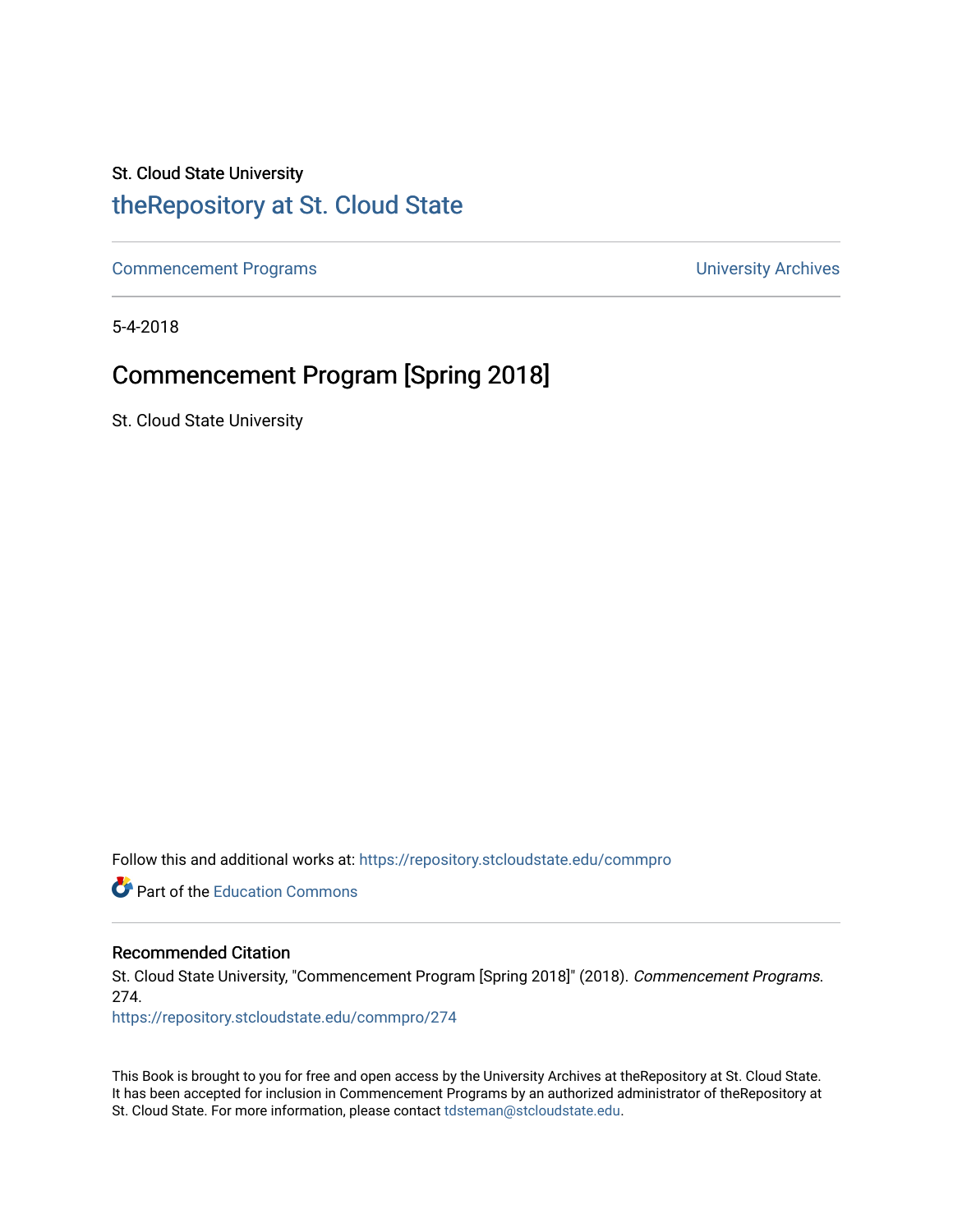# 2018 SPRING SEMESTER UNIVERSITY COMMENCEMENT CEREMONIES

Friday, May 4, 2018

10:30 a.m. Herberger Business School School of Health & Human Services University College (Bachelor of Elective Studies & Associate Degrees) School of Public Affairs School of Graduate Studies

3:00 p.m. School of Education College of Liberal Arts (School of the Arts) College of Science & Engineering (School of Computing, Engineering & Environment) School of Graduate Studies

> Herb Brooks National Hockey Center St. Cloud State University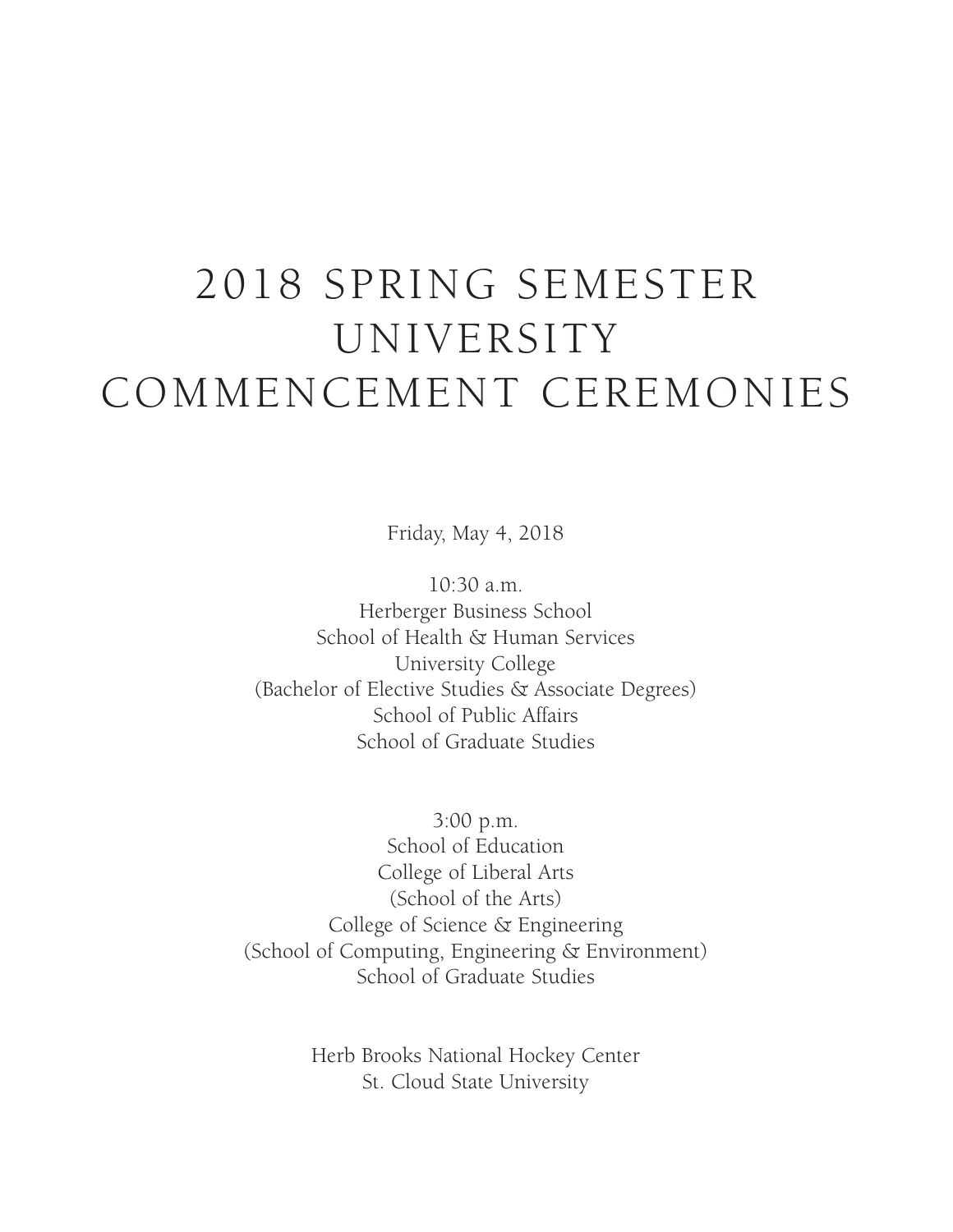| MACE BEARER                                              | THOMAS HERGERT, University Library<br>Faculty Association President                                              |
|----------------------------------------------------------|------------------------------------------------------------------------------------------------------------------|
| FACULTY LINE LEADERS<br>10:30 a.m. program               | KATE K. MOONEY, Professor<br>Accounting                                                                          |
|                                                          | STEVEN P. MOONEY, Professor<br>Finance, Insurance and Real Estate                                                |
| FACULTY LINE LEADERS<br>3:00 p.m. program                | TONY HANSEN, Professor<br>Atmospheric & Hydrologic Sciences                                                      |
|                                                          | MARK PETZOLD, Professor<br>Electrical and Computer Engineering                                                   |
| MARSHALS<br>$10:30$ a.m. program                         | Herberger Business School<br>WILLIAM HUDSON, Professor<br>Finance                                                |
|                                                          | School of Health & Human Services<br>STEVE HOOVER, Professor<br>Community Psychology                             |
|                                                          | University College<br>STEVE ANDERSON, Professor<br>University College                                            |
|                                                          | School of Public Affairs<br>DAVID WALL, Professor<br>Geography                                                   |
|                                                          | School of Graduate Studies<br>AMY HEBERT KNOPF, Professor<br>Community Psychology, Counseling and Family Therapy |
| MARSHALS<br>3:00 p.m. program                            | College of Liberal Arts<br>BETSY GLADE, Professor<br>History                                                     |
|                                                          | College of Science & Engineering<br>MATT JULIUS, Professor<br>Biology                                            |
|                                                          | School of Education<br>JERRY WELLIK, Professor<br>Special Education                                              |
|                                                          | School of Graduate Studies<br>BALSY KASI, Professor<br>Environmental and Technological Studies                   |
| ANNOUNCER<br>$10:30$ a.m. program                        | PAM L. SECKLIN, Professor<br>Communication Studies                                                               |
| ANNOUNCER<br>$3:00$ p.m. program                         | SUZANNE L. STANGL-ERKENS, Professor<br>Communication Studies                                                     |
| ST. CLOUD STATE UNIVERSITY<br>WIND ENSEMBLE<br>CONDUCTOR | CATHARINE BUSHMAN, Professor<br>Music                                                                            |
| <b>SONG LEADERS</b>                                      | MEGAN SHIPLEY, MUSIC STUDENT<br>JEREMIAH KRUEGER, MUSIC STUDENT<br>TIANA PARKS, MUSIC STUDENT                    |
| SIGN LANGUAGE INTERPRETER                                | LANORA JOHNSON<br>Student Accessibility Services                                                                 |
|                                                          |                                                                                                                  |

SANDRA HARRINGTON Student Accessibility Services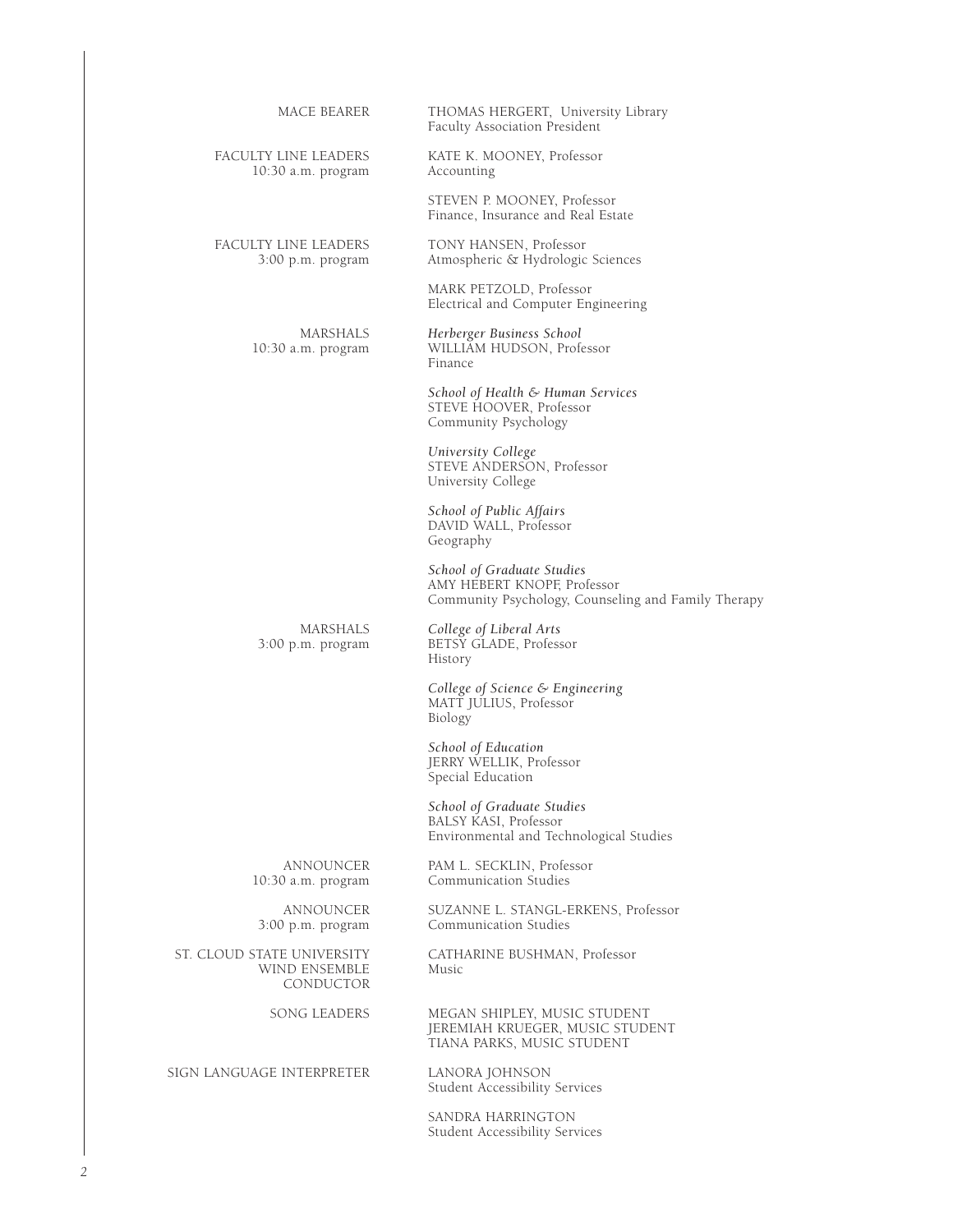#### **P r o g r a m**

Ashish Vaidya, Interim President Dan Gregory, Interim Provost and Vice President for Academic Affairs Matthew Andrew, Vice President for University Advancement Wanda Overland, Vice President for Student Life and Development Lisa Foss, Vice President for Planning and Engagement and Chief Strategy Officer Jack O'Neil Como, Student Government President

| PRE-CEREMONY MUSIC<br>ST. CLOUD STATE UNIVERSITY                   | "Xerxes"<br>"Joy"                                                                                                                                                                                                                                                                                                                                                                                                                                                                               | by John Mackey<br>by Frank Ticheli                              | RYAN GREEN, Student Conductor                                                                                                                                  |
|--------------------------------------------------------------------|-------------------------------------------------------------------------------------------------------------------------------------------------------------------------------------------------------------------------------------------------------------------------------------------------------------------------------------------------------------------------------------------------------------------------------------------------------------------------------------------------|-----------------------------------------------------------------|----------------------------------------------------------------------------------------------------------------------------------------------------------------|
| WIND ENSEMBLE                                                      | "Cathedrals"<br>"Fanfare and Flourishes"                                                                                                                                                                                                                                                                                                                                                                                                                                                        | by Kathryn Salfelder<br>by James Curnow                         | JAYSA SAUMER, Student Conductor                                                                                                                                |
| *PROCESSIONAL MUSIC<br>ST. CLOUD STATE UNIVERSITY<br>WIND ENSEMBLE | "POMP AND CIRCUMSTANCE MARCH NO. 1"<br>"THE NATIONAL ANTHEM"                                                                                                                                                                                                                                                                                                                                                                                                                                    |                                                                 | by Edward Elgar, arr. Grundman<br>by Francis Scott Key<br>& John Stafford Smith                                                                                |
| FACULTY GREETINGS                                                  | EDDAH MUTUA, Professor<br>Intercultural Communication                                                                                                                                                                                                                                                                                                                                                                                                                                           |                                                                 |                                                                                                                                                                |
| <b>INTRODUCTIONS</b>                                               | WANDA OVERLAND, Vice President for Student Life and Development                                                                                                                                                                                                                                                                                                                                                                                                                                 |                                                                 |                                                                                                                                                                |
| WELCOME                                                            | ASHISH VAIDYA, Interim President                                                                                                                                                                                                                                                                                                                                                                                                                                                                |                                                                 |                                                                                                                                                                |
| <b>GREETINGS FROM</b><br>MINNESOTA STATE                           | AMANDA FREDLUND, Board of Trustees<br>Minnesota State                                                                                                                                                                                                                                                                                                                                                                                                                                           |                                                                 |                                                                                                                                                                |
| <b>GREETINGS FROM</b><br>CITY OF ST. CLOUD                         | DAVID A. KLEIS, '89<br>Mayor                                                                                                                                                                                                                                                                                                                                                                                                                                                                    |                                                                 |                                                                                                                                                                |
| STUDENT COMMENCEMENT ADDRESS<br>10:30 a.m. program                 | MARY DOUGHERTY, CLASS OF 2018<br>School of Health and Human Services                                                                                                                                                                                                                                                                                                                                                                                                                            |                                                                 |                                                                                                                                                                |
| STUDENT COMMENCEMENT ADDRESS<br>$3:00$ p.m. program                | SRUTHI SHANKAR, CLASS OF 2018<br>College of Science and Engineering                                                                                                                                                                                                                                                                                                                                                                                                                             |                                                                 |                                                                                                                                                                |
| <b>COMMENCEMENT ADDRESS</b><br>10:30 a.m. program                  | PRESIDENT ZHANG DONGSHENG<br>Binhai College, Nankai University                                                                                                                                                                                                                                                                                                                                                                                                                                  |                                                                 |                                                                                                                                                                |
| COMMENCEMENT ADDRESS<br>3:00 p.m. program                          | PRESIDENT HEIDI MACPHERSON<br>The College at Brockport, State University of New York                                                                                                                                                                                                                                                                                                                                                                                                            |                                                                 |                                                                                                                                                                |
| CONFERRING OF DEGREES                                              | ASHISH VAIDYA, Interim President                                                                                                                                                                                                                                                                                                                                                                                                                                                                |                                                                 |                                                                                                                                                                |
| PRESENTATION OF THE<br><b>GRADUATING CLASS</b>                     | DAN GREGORY, Interim Provost and Vice President for Academic Affairs                                                                                                                                                                                                                                                                                                                                                                                                                            |                                                                 |                                                                                                                                                                |
|                                                                    | ADEL ALI, Interim Dean, College of Science & Engineering<br>KING BANAIAN, Dean, School of Public Affairs<br>SHONDA CRAFT, Interim Dean, School of Health & Human Services<br>GLENN DAVIS, Interim Assistant Provost for University College<br>DAVID HARRIS, Dean, Herberger Business School<br>RHONDA HUISMAN, Dean, University Library<br>JENNIFER MUELLER, Dean, School of Education<br>RAYMOND PHILIPPOT, Associate Dean, School of the Arts<br>MARK SPRINGER, Dean, College of Liberal Arts | Provost of Research and Sponsored Programs                      | DALE BUSKE, Interim Associate Dean, School of Computing, Engineering & Environment<br>LATHA RAMAKRISHNAN, Interim Dean, School of Graduate Studies & Associate |
| ALUMNI ASSOCIATION REMARKS                                         | TERRI MISCHE, Executive Director<br>St. Cloud State University Alumni Association                                                                                                                                                                                                                                                                                                                                                                                                               |                                                                 |                                                                                                                                                                |
| *MUSIC<br>ST. CLOUD STATE UNIVERSITY<br>WIND ENSEMBLE              | "UNIVERSITY HYMN"<br>(Words are found in the back of the program.)                                                                                                                                                                                                                                                                                                                                                                                                                              |                                                                 | by Harvey Waugh and<br>Amy Dale, emeriti professors<br>Megan Shipley, song leader<br>Jeremiah Krueger, song leader<br>Tiana Parks, song leader                 |
| CLOSING                                                            |                                                                                                                                                                                                                                                                                                                                                                                                                                                                                                 | WANDA OVERLAND, Vice President for Student Life and Development |                                                                                                                                                                |
| *RECESSIONAL MUSIC<br>ST. CLOUD STATE UNIVERSITY<br>WIND ENSEMBLE  | "Konigsmarsch"<br>"March for the Prince of Wales"                                                                                                                                                                                                                                                                                                                                                                                                                                               |                                                                 | by Richard Strauss, arr. Roland Barrett<br>by Ranz Joseph Haydn, arr. Philip Hash                                                                              |

\**Audience please stand Due to safety considerations we ask that you refrain from approaching or entering the stage area following the ceremony. Any post-commencement photography opportunities are available in the line-up area on the east side of the building.*

*3*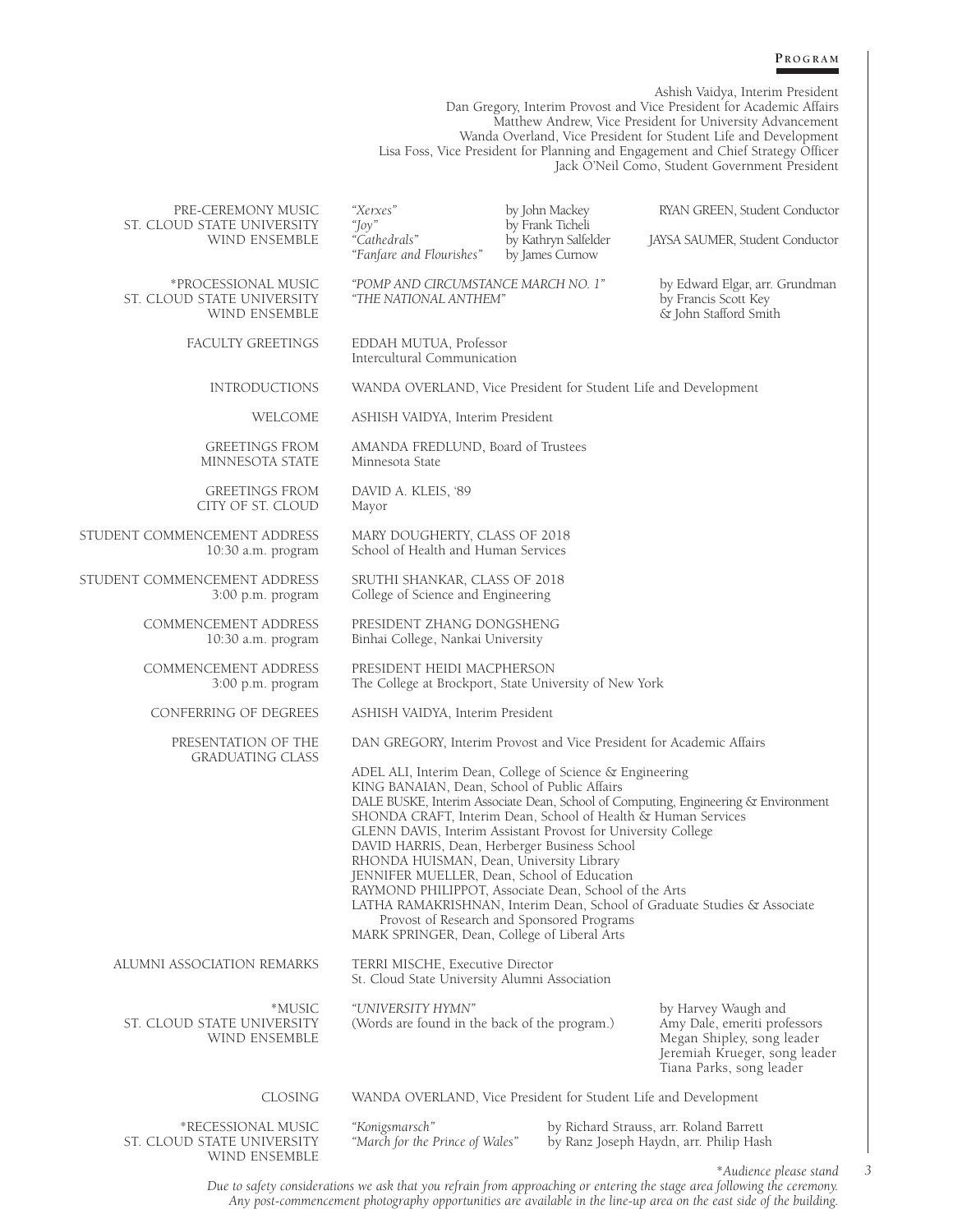

# Doctor of Education

MISUN L. BORMANN Oronoco JEAN M. DUFFY

DURWIN DUANE HERMANSON Mankato CARRIE JO MCNAMER Caledonia MICHAEL DAVID SCOTT Hutchinson TODD WILLIAM TETZLAFF

# Master of Arts

RUTH THAMARA ABIHAIL ALARCON MANOSALVA

THANA ALIUMAAH Riyadh, Saudi Arabia RACHEL NILA BASSETT

WESLEY EUGENE DAVIS

IAN MICHAEL FLAHERTY

ALEXANDER G. FRANTA Andover RUI GU Chang Chun, Ji Lin, China ANISA YUSSUF HAGI-MOHAMED Fresno, California ABDIRAHMAN MOHAMED IKAR

#### BHASKER RAO JAKKULA

GILSANG JO

HYE HYON KIM Jeonju YULIA KOLEVA Moldova, Frunze SOFIIA LOGVINENKO Russia, Moscow BRIAN T. LYNCH Coon Rapids LIPING MA

TIMOTHY ROBERT MARTIN Big Lake HAYLEY A. MILLER

#### NOORAYN MUHUMED

KYEONGMEE OH

#### JONATHAN CHIANG-HAN OOI

NIMNA UTHTHARA HASANTHI PERERA Kandy, Sri Lanka GLYNIS GINA PERSCHKE

#### JAMES ANSBURY POWERS

MARIEL DENISSE QUINONEZ Culiacan, Mexico EKKARAT RUANGLERTSILP Chiang Mai, Thailand TAYLOR J. SIMON Princeton ELIZABETH LEY STEINSON

#### LAXMI LAVANYA VARTHI

NAOMI LYNN WEYAUS

MADELINE ROSEKANENGIETER WILDESON

YUMAN ZHAO Shijiazhuang, Wuji

# Master of Business Administration

AMANDA JEAN ANDERSON Long Lake PETER A. ANDERSON Blaine OLABIMPE MERCY AYANJOKE

#### CHRISTOPHER JACK BABICH

PAIGE FAYE BATCHA Maple Grove TIFFANY ROSE CLEMENTS

CHRISTINE MARIE EMMERICH Andover ABISOLA FEMI JEGEDE

EDWARD GONDA

ANGELA M. GORHAM

#### AMANDA LEE GRIFFITH NICOLE MARIE GRIMIT

SUSAN M. HILAL

CHRISTOPHER DAVID HUTTON Richmond

DANIEL M. LEE Elk River ANNE MARIE LIEBERMAN

JOEL R. MARTIN St. Michael MICHAEL MASSEY

JUSTIN RUUD

NICOLE MARIE STOWE-PODVIN

LUCAS AL VOSSEN

ADAM PAUL WEBER

DEBRA JEAN WILLIAMS

# Master of Engineering Management

VENU MADHAVA REDDY AMMORUKINDI Hyderabad SRI HARSHA GOLLAKOTA Hyderabad, India HARISH GUDA Hyderabad, India NEHA AJIT HIRLEKAR

#### RAGHAVENDER KOLANU

ANAND KUMAR MALLAVARAPU Hyderabad,INDIA ANURAG NEDUNURI Hyderabad, INDIA PRATEEK RAO PARUPALLI

PRANESH SINGH RAYAMAJHI Kathmandu, Nepal BHARAT BHUSHAN SOMA Hyderabad, India SAI SARANYA SRIMATTIRUMALA Hyderabad, INDIA LAKSHMI SRI SRI SURYA India ALANKRUTHA CHANDRA TADEPALLI Tenali, INDIA ANURAG REDDY THUMMALA Hyderabad PRASANNA KUMAR VEERLAPATI Hyderabad, India YIJING WAN Dalian, China

KRANTHI KUMAR YAGA Hyderabad NARESH REDDY YEDDULA Proddatur SHIYI ZHANG Shanghai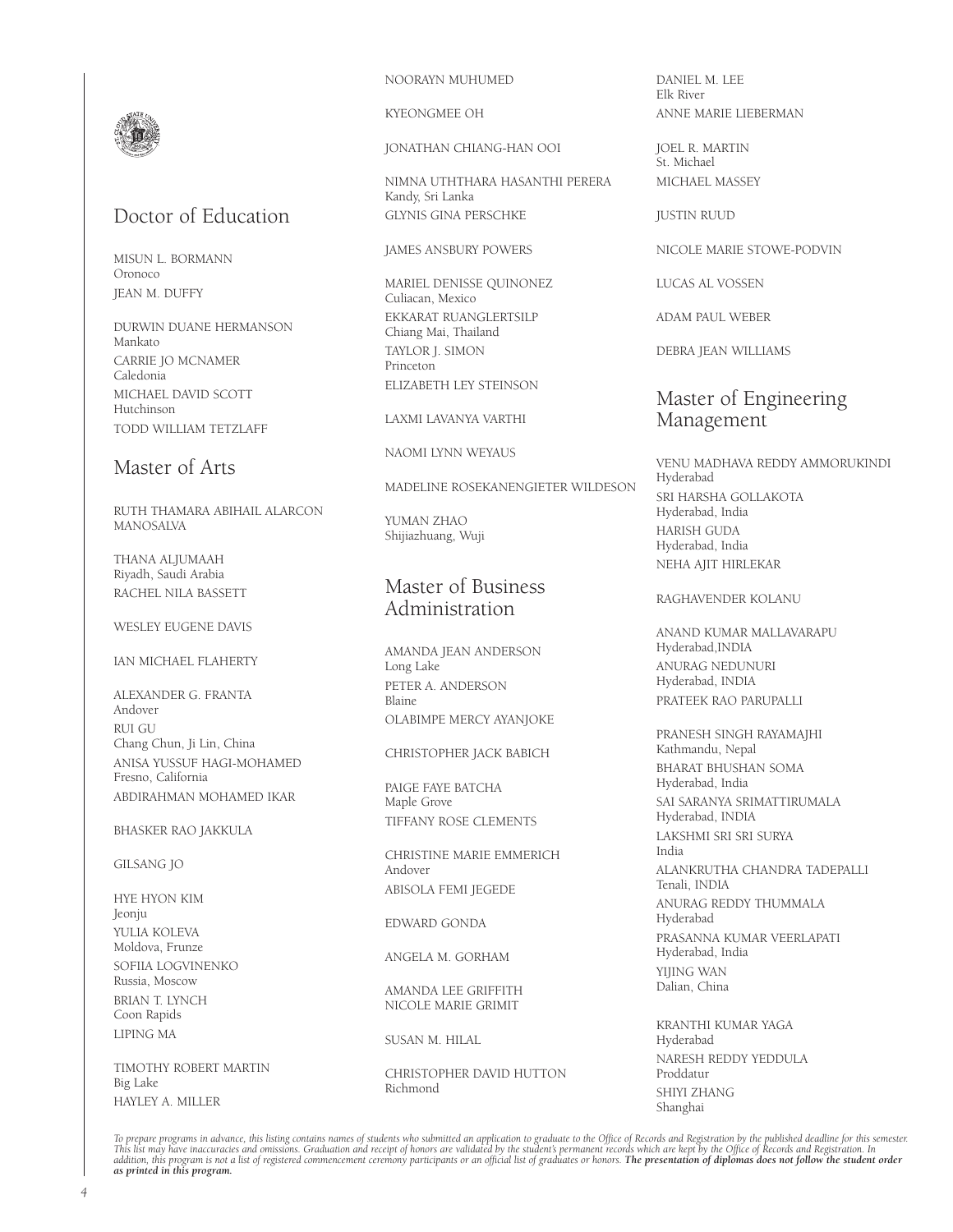# Master of Public Administration

NATHAN FIENE Weston, Wisconsin LYDIA D. GREEN Lubbock, Texas CHARLES JOSEPH GUIBLA Burkina Faso MEGAN NICOLE KALK Onamia TEJAN KANU Freetown, Sierra leone REUBEN SIGUGU MUGULA

JENNIFER MARIE RUSSELL Sauk Rapids KAREN ELIZABETH STAY

# Master of Science

RAHIM ABDUL MOHOMED

RAQEEB ABDUL

SUSHMITA ACHARYA

SARA ACIKKOL Turkey HEATHER REBECCA ADAMS Pittsburgh, Pennsylvania MANOHAR ADEPU Hyderabad MOHAMOUD ABDILAHI AHMED

ADELAIDE KENDALL ALDERKS

ALICIA MAE ALLRED

MARK LAWRENCE ALTENDORFER

REID E. ANDERSON North Branch LORNA FRANCIS ANGSTMAN

KYLE ROBERT AROLA Virginia DIPTI ARORA

CODY L. ASHBURN

ZACHARY THOMAS AUBOL

ANNA AUCAMP Canby ABDULLAHI A. AWALE Sool-Sanaag-Cayn, Somalia KRYSTAL A. BALDUC Duluth

#### PRAMILA BASNET

ASHLEY ANNE BAUCH

AARON RICHARD BAUER Brandon, South Dakota ONTARIO MARIE BELTER

EMILY CAROLINE BERG

KALYANI BHALERAO

VINICIUS BINOTTI

BONNIE MARIE BITTNER

HEATHER L. BLOHM Verona, Wisconsin JOHN A. BLOOD Deerwood HEATHER JO BRAND

TAYLOR LEAH BREIDENBACH Glencoe NICOLE RUE BRENNAN

MANUEL FRANCISCO BRIZUELA Los Angeles, California DANNA CHRISTINE BROMAGHIN Clearwater ABEDNEGO T. BROWNE Monrovia, Liberia BRENDA JOY BRUSEGARD

DANIELLE AMY GAETZ BURSKI

DIMUTHU SARATHCHANDRA CANDAUDA ARACHCHIGE

TARYN BRINA CARNES Levittown, New York ALICIA H. CHAPMAN

#### NICHOLAS CIPOLETTI

AMANDA L. CLEMENS St. Cloud EVAN DAHL

CHRISTINA DANOS Toronto, Canada WARREN DAVID DAVIS

SAMERA VIDARSHANI DE SILVA Manama, Bahrain

JENNIFER LYNN DEERING

BRETT LOUIS DEGAGNE Sauk Rapids AMILA DARSHANI DESILVA LEAH MARIE DHEIN St. Cloud NATASHA RAE DYER

NICOLE M. EASTMAN Berlin, Wisconsin RENAE ANN ELERT

JAMIE R. ENGBRECHT **Princeton** ELLIOT RICHARD ERDMAN

CASSANDRA BERTRICE ERICKSON St. Cloud MARK JOSEPH ERICKSON

DUSTIN JOHN ERICSON Spicer LISA MARY ERLER

RYAN MICHAEL EVANS Eden Prairie HAZEM FARRA

JOSHUA RYAN FAUST

MEGAN FAVORITE

MAGDALEN RENE GADBOIS Hugo JAIME LEA GARAS Sartell JAMES A. GARCIA Carol Stream, Illinois COL'LETTE ROSE LYNN GAUVIN Tacoma, Washington PAIGE B. GAYLE

#### MELISSA BRIANNE GEARMAN

SARAH GERRY

ERIN JOYCE GODIN Eagle River, AK ELIZABETH MARGARET EDNA GOLDSTONE Coquitlam, British Columbia NIKITA GOPATHI

ROBERT ANDREW GORECKI Aitkin MARIAH HANNAH GRAMS

GARRETT JOHN GRENIER

ANA L. GUENTHER Alden MEERA NIKHIL CHANDRA GUNTAKA Padman Colony, Hyderabad India SAMANTHA KAYE HACKBARTH Winsted KATELYNN E. HALTER Lamberton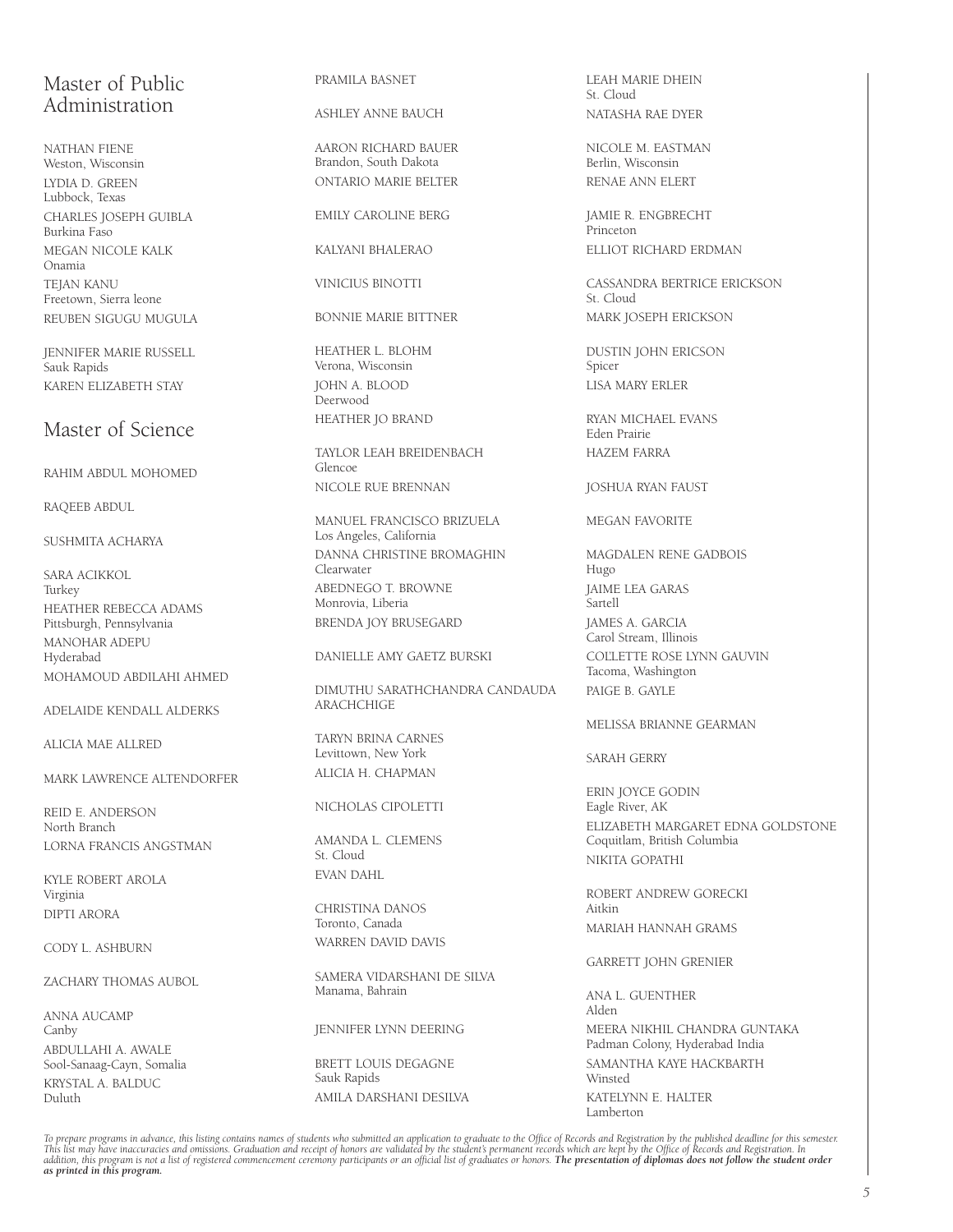BRANDON HAMILTON Detroit, Michigan ROSS HARDMAN Sartell JOAN DENISE HAUCK

STEPHANIE MARIE HEIER Staples BRITNEY MARIE HEISICK

MEGAN LYNN HIGHET

JAY BRADLY CHARLES HILDRETH

KELI ROSE HINKEMEYER

CATHERINE HOEPNER

KERSTIN GRETA LOUISE HOKANSON

MAIKO HOSOKAWA Sapporo, Hokkaido, Japan JOHN STERLING HOWE Red Wing NATALIE MARIE HUGHES

KATIE IMMERFALL

#### AMULYA DEVI IMMIDISETTY

MOHAMMAD RAFSUN ISLAM Dhaka,Bangladesh PATRICK JACKSON Malawi CIARA JARRETT Milwaukee, Wisconsin KIERSTY KATHLEEN JEHOICH St. Cloud KATHRYN TERESA JESPERSON

ANITA MARIE JOHNSON Little Canada JESSE TAYLOR JOHNSON

JILL SUZANNE JOHNSON Cambridge KELSEY RENAE JOHNSON

ABIGAIL GRACE JONES Brooklyn Park DARCELE ANGELA JONES

ANN MARIE JOSLYN La Crosse, Wisconsin YASHWANTH KAMBALAPALLI

BRIANNA LEAH KAMINSKI North Branch EUNSIL KANG

UTSAV KARANJIT Bhaktapur, Nepal

#### VAMSI KARUKULA

#### CHANDU RAYAN KASTHURIARACHCHI

#### LORNE KELLY-COLLINS

DANIELLE L. KERR Minneapolis SHAH RUKH KHAN Lahore, Pakistan SHAHROZE HAYAT KHAN Islamabad NISHA KHANAL Nepal FOSTER RICHARD, HNE KILLEN III Monrovia, Liberia **IFNNA MAF KLINE** Elk River ALAINA BETH KNE St. Francis REBECCA ANN KNIGHT Mitchell, South Dakota KRISTY K. KNUTSON

#### KAITLIN ELIZABETH KOLBINGER

JESSICA G. KOLLAR Princeton PHANITHA KOMMAREDDY

AMY ANN KORKEMEIER-HO Princeton VICTORIA ROSE KORN Cold Spring VEENADHARI KOTHA Visakhapatnam, Andhra Pradesh CATHERINE MARIE KOTTEN

#### CASSANDRA LYNNE KRENZ

REBECCA LEE KRISTIANSEN Staples AMY L. KRUEGER Royalton KRISTA J. LANGE Forest Lake JACOB CHARLES LARSON

JOSMAN SURI LASMAN DAS

ROBIN ELSA LAUDENBACH

JEFFREY D. LEE

#### SCOTT AARON LISBON

COLLEEN JANEL LONGHENRY Becker JESSICA JANICE LUNDSETTER Alexandria BABU RAJEEV MADDIPATI

#### RAISHMA MAJEED

#### NALINDRANI MALIMAGE

#### SWATHI MANNEM

APARNA MANTHA Visakhapatnam, India LAURA NICOLE MANUEL Annandale ANDREW STEVEN MASSEY

#### KINSEY RENEE MATTISON

LISA MARIE MCEWAN Cumbria, England JACLYN MCGRATH Park Ridge, Illinois SRINATH REDDY MEADUSANI

JESSICA LAUREN MEYER Hudson, Ohio KAYLA MARIE MEYER Caledonia BRANDON JAMES MILLER St. Paul JOSEPH LYLE MILLER

ASHLEY NICHOLE MITCHELL Prior Lake EMILY ROSE MITCHELL

#### ZEESHAN MOHAMMED

HABSO JAMA MOHAMUD Somalia DREW W. MOLDENHAUER Ramsey JAMAL HAYAT MOSAKHEIL

#### TRISTEN ADELE MOULZOLF

MARGARET MURPHY Andover KADIJA SUFIYAN MUSSA

#### PRIYANKA MUTYALA

KATELYN EMILY MYLLYKANGAS Annandale NAZNEEN NAIK Darjeeling, India RISHITHA NAINI

MEGAN JANE NELSON North Branch DEBRA JOY NEWHOUSE

#### YUEN YAN NG

ROSTHAN OLYMPE NGOMSSI Douala, Cameroon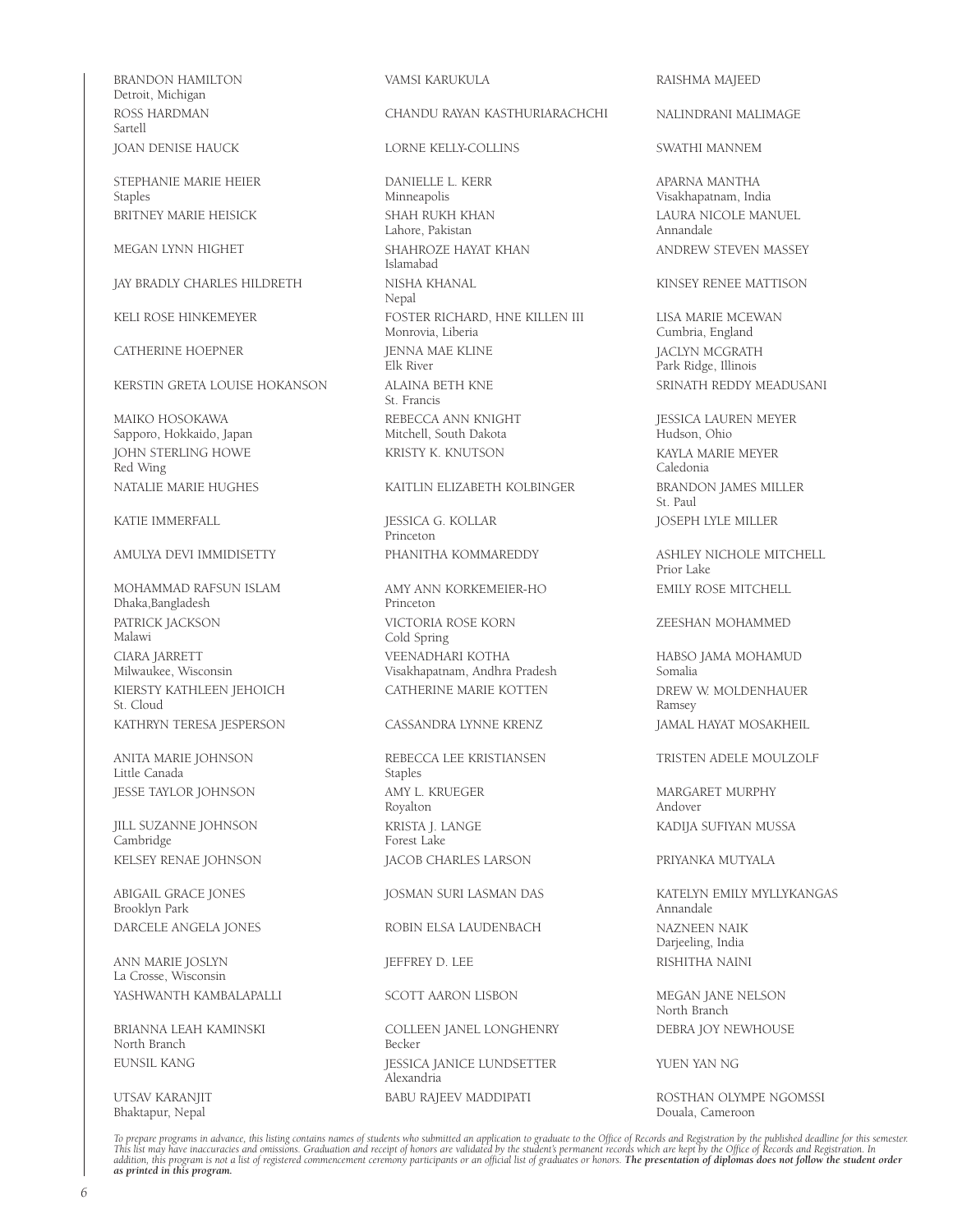#### JULIE MARGARET NIENABER

MELISSA J. NORDMANN Cold Spring JESSICA MARIE NOREM

AZAT NURMUKHAMETOV Kazan, Russia HANNAH JOAN NYLUND Hibbing HAILEY LYNN OHL

VICTORIA BERYL OLIVERSEN Oshkosh, Wisconsin KELLEN GREGORY OLSON St. Paul KENZIE J. OLSON New London JOHN OWINO OPONDO

RYAN S. OSTERMANN

SUHAS PADALA

MAGGIE JANE PARIS

SRINATH REDDY PASUNURU

NAZAR PAVLYK Woodbury RANDA MARIE PERFETTI Brooklyn Park RACHEL MULCOX PETERSON

CHERYL JEANETTE PETERSON-SMOCZYK Wyoming KIM GWEN PHAN

DUSTEE DAWN PHENOW

KAITLYN MARIE PILZ

MOLLY LOU PINTOK

ALON POUDEL

UNMESHA PUNYAMURTHULA Hyderabad NICHOLAS ROGER QUIMBY

BRIANNA MARIE RAJKOWSKI

KATIE JOANN RAMOS

DEREK WAYNE RANDALL Carlton RAJ KUMAR RAPOLU Hyderabad, India JOLENE ELIZABETH REINEKE Sioux Falls, South Dakota ZACHARY WALTER RICHMOND New Lenox, Illinois

MICHAELA JANNAN RICK Litchfield SARI ROSENFIELD

#### JUSTIN ANTHONY ROTHSTEIN

SAMBA SACKO Bamako, Mali LISA A. SAILOR Zimmerman AARON MATTHEW SAMUEL Ellsworth, Wisconsin JESSICA MARIE SANCARTIER

GARIMA SAPKOTA Pokhara, Nepal JOSHUA DAVID SASSE

LAJOY DENAE SCEPUREK

JOSEPH SCHIESSL Mukwonago, Wisconsin CASSANDRA LEE SCHILLER Sartell APRIL ELIZABETH SCHILTZ Lino Lakes JILL MARIE SCHLEGEL Eden Valley BRITTANY MARIE SCHMIDT Pine Island ANNA LOUISE SCHORR Apple Valley TIFFANY ANN SCHULTZ

MOHAMMAD ASHRAFUL HUQ SHAHI Dhaka, Bangladesh SANA SHAHID Sikkim DIXIT SHAKYA

JUNYANG SHEN

ANG GELU SHERPA

STEPHANIE MARIE CHOI SHOCKLEY

JESSICA ELIZABETH SHOR

PRABESH SHRESTHA

LESLEY NINA SISAKET Rogers SARA ELIZABETH SNOW Muscatine, Iowa HYOJONG SOHN

ASHLEY SPINLER New Prague BERYL E. ST. JEANNE

MEGAN NICOLE STEVEN

ALEXANDER PHILIP COLLINS STEWART Duluth NATHANIEL THOMMES STOLL

KELSEY ANGELA KLIM

MISTI-LYN MARIE SWAN

MICHAEL FORREST SWARTZ

KAYLEE ALEXIS SYLLA Port Orchard, Washington SUZANNE SZUCS

KIERSTEN MARIE TELSTE

GODHULI SANDHYA THAPALIYA

ANGELA BARBARA BERSCHE THEISEN Waite Park JASON ALAN THOMPSON

DANA ELIZABETH THOMSEN St. Cloud ANUSHA CHOWDHARY THOTTEMPUDI

EMILY ANN TOBIN Lake Elmo CASSANDRA TODD

ULRICH TOFACK

SAGAR KANYALAL TOLANEY Ahmedabad, India K.J. TOUSLEY

KIRSTEN RONELL URAN

AHMED BAKHTIYAR UZ ZAMAN Hyderabad India REAGAN SHAY VANTEELING

SANDEEP VEMULAPALLI Kodhada MICHELLE MARIE WALL

ARIA MARIE WALSTAD Hancock MOHAMMAD YOSUF WARASTAH

ELIZABETH JO WATELAND Sauk Rapids JOSEPH JAMES WATSON Otsego KENNETH LEE WATSON San Diego, California JUSTIN SCOTT WEWERS

TREVOR MICHAEL WICHNER

CARRIE L. WILBERT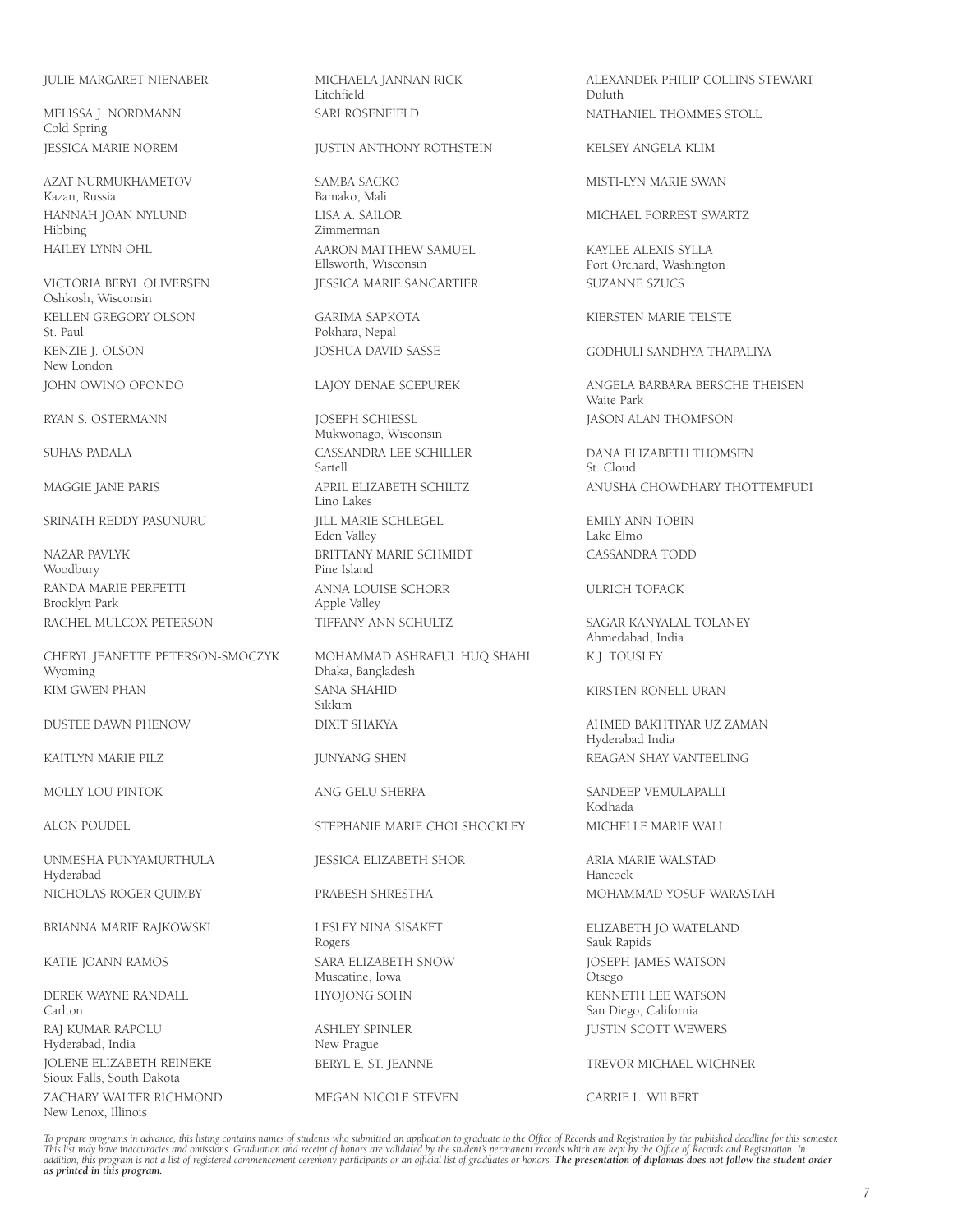#### MELISSA MICHELLE WILDT

NOEL WILLIS

CAITLIN JOSEPHINE WILSON Medford DANIEL B. WILSON

ANDREW JAMES WORTHING Bakersfield, California THANT ZAW Myanmar MORGAN JOAN ZENNER Naicam, SK

# Master of Social Work

DEBORAH RUTH MALCHOW ABRAMS

ANITA L. BARON

MACY ALEXANDRA BARRETT

SIERRA KATHERINE DAWN BONHAM

KAYLEEN ILA BURTON

BRITTANY MARION CEESAY

TAMMY LYNN DEROSIER

MELISSA DZIUK

JOHN THOMAS ENGEL

KRISTY JUNE FARLEY Grand Marais SCOTT ERICH FINKELSON

CARRIE MARIE GAPINSKI Foley EMILY JOYCE GOHMAN Becker MARIA EUGENIA GREAVES Santiago, Chile BETHANY GROVE

SARAH ELIZABETH HAKEL St. Michael AMBER LYNN HARRISON

BRIANNA KATHLEEN HART Jamestown, North Dakota JOSEPH CURTIS HOFFMAN St. Cloud FARHIYA HASSAN IMAN Mogadishu, Somalia MARIS JAHNER Bemidji MAMUSU LAMIN Freetown, Sierra Leone

TORI PAIGE MAGEE

ELIZABETH MOUSSEAU MALDONADO

ERIC LEE MEAD

BRITTANY SUE MEHLHOP

JENNIFER KAY MILLER St.Cloud JILLIAN LARAE MILLER Aberdeen, South Dakota REBECCA LEA MISEGADES

GRETCHEN RAE MOOS Big Lake YESSENIA NEVAREZ

MICHAEL NOGA

STEPHANIE RAE OKASH

AMBER MARIE ROSIER Brainerd JEREMY MICHAEL SARDER St. Cloud JILL ANN SCHLEGEL Pierz ANNA ROSE SCHUTZ

BRIANNA CAE BLASING SITTIG Lake Crystal BREANNA CAROL SMITH Blaine AMANDA ALISA SYLLA North Branch NATASHA NICOLE TANNER Brainerd

LEE VANG St. Paul HEATHER ELIZABETH WILSON

AMANDA M. TERWEY

# Professional Science Master's

SATYA VANI CHINNAMANENI

# Baccalaureate

BRADLEY ALLEN AASEN Cum Laude Brainerd ZAKARIA NOOR ABDI

IFRAH MAHAMOUD ABDULLAHI

ZAMZAM A. ABDULLAHI

SAMANTHA KATHLEEN ABFALTER Cum Laude

AYANTU J. ABUBAKER Cum Laude Dire Dawa, Oromia RILIWAN AKINKUNMI ADEGOKE

#### ABDULAHI MOHAMED AHMED

SHADMAN AHMED

#### CASSIDY MARY FRANCES AL-KAISSY

ANDREA ALAMILLA BENITEZ Quebrantadero, Morelos, Mexico ZAINAB ALASKER Al-Ahsa, Saudi Arabia ABAGAIL MARIE ALBRO Magna Cum Laude Waterloo, Iowa ABDULLAH SAAD A ALDAEJ Magna Cum Laude

#### HASSAN HASSAN ALDAHNEEM

HASNA HASSAN ALDAHNIM Saudi Arabia, Qatif MASARAH NASSER ALFARAJ Saudi Arabia MUHYADIN HUSSIEN ALI Magna Cum Laude Willmar

ABDULLAH MOHAMMED H ALJAHDALI

MOHAMMED ABDULLAH A ALKHAMIS Al-Awamiyah ANTOINETTE ALLEN Evanston, Illinois ALI JAFFAR A ALMANASIF Alawamiyah MOHAMMED ABDULRAHMAN A ALSHAHRANI Saudi Arabia NAIF FAHHAD ALSHAMMARI Jubail, Saudi Arabia WHITNEY ROSE AMBROSCH Magna Cum Laude St. Cloud ANNIKA JADE AMDAHL International Falls ABDIRAHIN W. AMIN Marshall GRACE SELI AMOAKO Cum Laude KORA ANN AMUNRUD

Magna Cum Laude North Branch ALEXANDER ANAYA Chicago, Illinois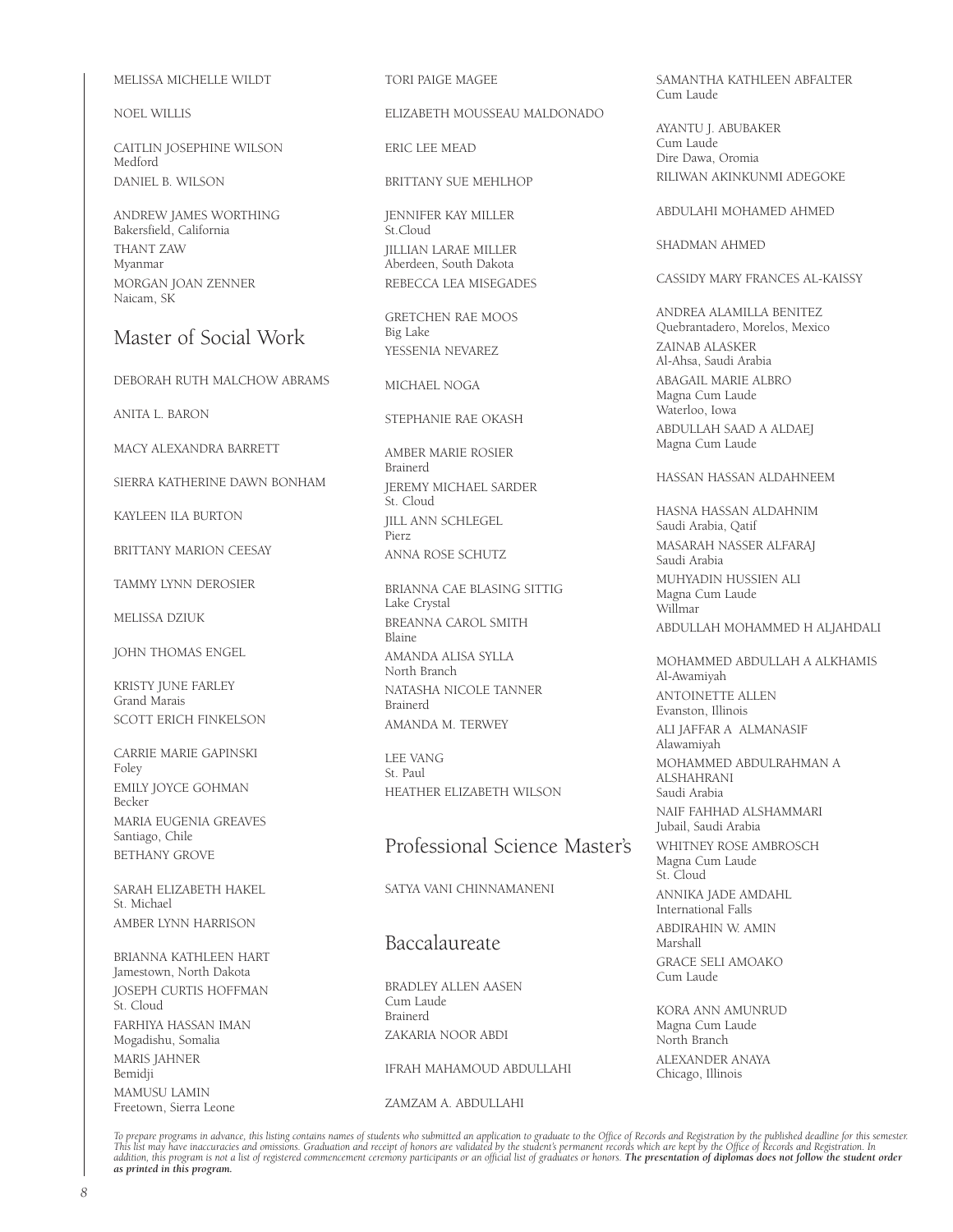BRADY WILLIAM ANDERSON Cum Laude Cambridge BRIANA MARIE ANDERSON Little Falls BRITTNEY BARBARA ANDERSON Cum Laude Hudson, Wisconsin DANIEL JEROME ANDERSON Champlin ELIZABETH KATHERINE ANDERSON Magna Cum Laude Virginia ERICA KATHRYN ANDERSON Cum Laude

KAILYN ROSE ANDERSON Cum Laude Sauk Rapids KRISTA LEA ANDERSON Summa Cum Laude Savage MCKINLEY DONALD ANDERSON Cum Laude Hutchinson SHAWN DURELL ANDERSON JR. Osseo THOMAS RICHARD ANDERSON

CHRISTOPHER JAMES ANDREEN

RYAN ANTHONY ANSELMENT Monticello JOEL RONALD ANTILLA

LAUREN BLAIR ARENDS Cum Laude Willmar AMBER JEAN ARMSTRONG Rochester MIKAYLA CORINNE ARMSTRONG Summa Cum Laude Blaine REBEKAH J. ARNOLD Summa Cum Laude

MELISSA MARIE ARTWOHL Cum Laude

MAMBO ABIODUN ASANGWE Douala, Cameroon CODY JACK ASTON

#### TSEGAZAB GEBREMEDHIN ATSEBHA

GARRET LOUIS ATTEBERRY Summa Cum Laude Bemidji JACOB THOMAS AUSTIN

FERNAND AWAH

GAVIN MICHAEL AYDT

SHANNON LOUISE AYDT Cum Laude Andover MONICA KELEMEN BACKES Summa Cum Laude St. Cloud KAYLIN MARY BACKHAUS Cum Laude Big Lake PATRICK JOHN BAHE Waite Park ZIYU BAI Baoding, Hebei Province SAMARA LOUISE BAILEY Savage MICHAEL JOHN BAKER Summa Cum Laude

ABDULRAHMAN YOSUF S BAKHDYED Saudi Arabia BRIANNA FAITH BALSEMO Hastings TRICIA LOUISE BANCROFT Cum Laude Coon Rapids BAXTER JOHN BANWELL St. Cloud AMY L. BARBER Magna Cum Laude Waite Park BRIAN WILLIAM BARLOW Red Wing SIEFEN C. BARO

KALLEY ANN BARRINGER Cum Laude Rice BAILEY TODD BARTEL Cum Laude

AMBER PAGE BARVELS Cum Laude

#### AMIRA MOHAMMED BASHIR

PRISKILA BASNET CHHETRI Cum Laude Kathmandu, Nepal JILL VIOLA BATMAN

MAKAYLA ANN BAXTER Mora OYUNGEREL BAYARSAIKHAN Cum Laude Mongolia ZOLJARGAL BAZARRAGCHAA Cum Laude Ulaanbaatar, Mongolia KAYLA ROSEMARY BEAM

REGINA MAE BEAUDRY Cum Laude St. Michael

KALLI ANN BEAULIEU Cambridge IAN LANCE BECHTEL Cum Laude Cherry PAUL ANDREW BEEDE Summa Cum Laude Coon Rapids HENRY JOSEAH BELL

SARAH ELIZABETH BENHART Summa Cum Laude Crystal Lake, Illinois CAPREE MARLENE BENNIS

JACOB FRANCIS BENOIT Magna Cum Laude

ALLISON R. BENSON Summa Cum Laude St. Cloud ANTOINETTE MARIE BENSON Cum Laude

NICOLE MAI BENTZ St. Francis GARRETT MICHAEL BERG St. Francis KALI ANN BERG Cum Laude

ALYSSA JEAN BERGLUND Magna Cum Laude Scandia MELISSA ANN BERNING Summa Cum Laude

#### SUSAN ELIZABETH BERTRAM

HERBERT BETANCOURT Chicago, Illinois NICOLE LEE BETTENDORF

PAIGE VICTORIA BEUNING St. Cloud THOMAS JAMES BEVANS Magna Cum Laude **Sartell** JESSICA ALANIS BICKNASE Cum Laude Fairmont

KALEIGH ANNA BIEDRON Cum Laude Countryside,Illinois PATRICK ROBERT BIERNAT

KATHERINE AMANDA BINGEN Cum Laude Rapid City, South Dakota ELIZABETH MARY BINGHAM Magna Cum Laude Prior Lake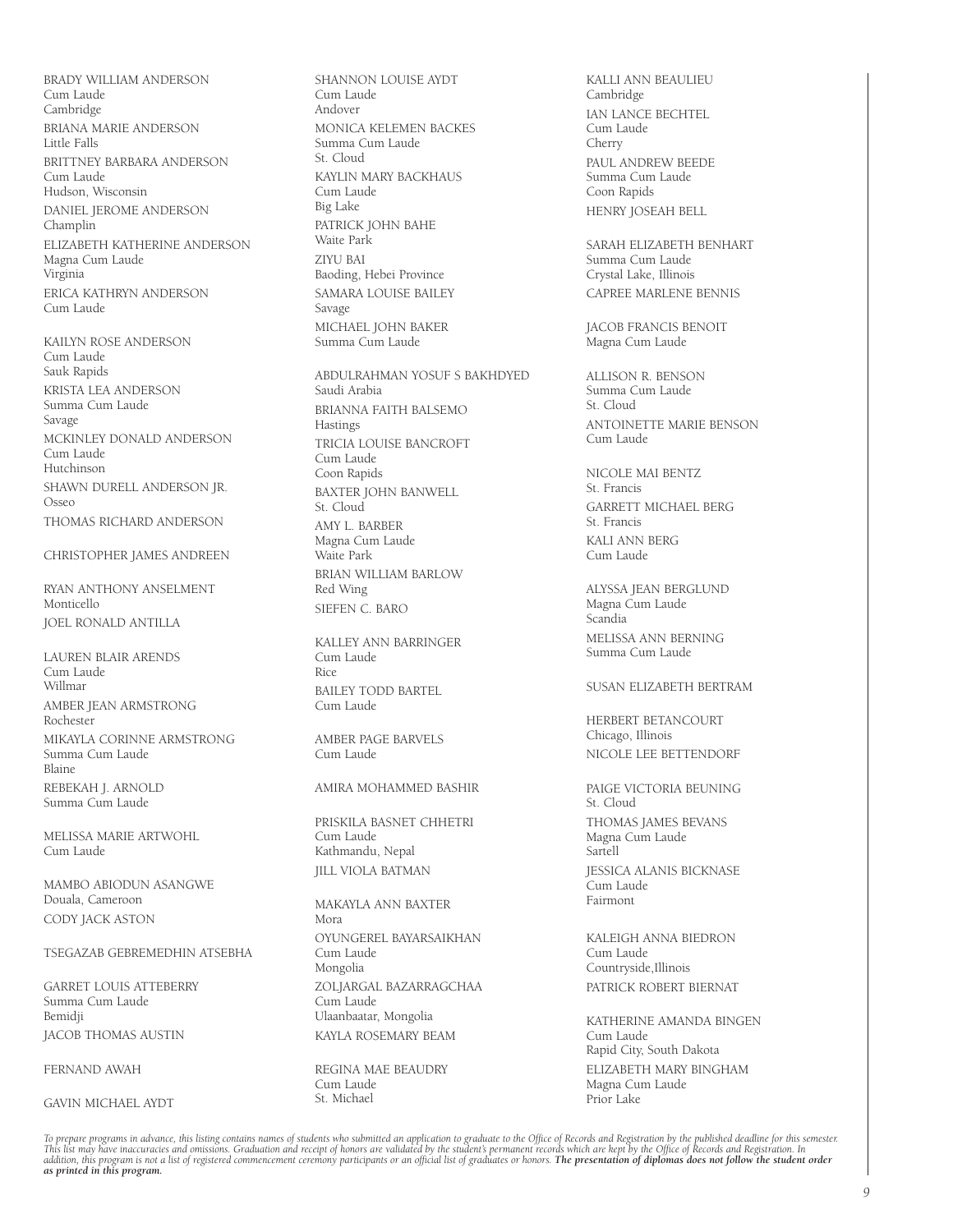TAYLOR PAIGE BISKEY

SUTAPA BISWAS

#### THOMAS CHRISTOPHER BJERKE

TONY BLACK

SEAN DONALD BLAESER West St. Paul EMILY ANNE BLAKE Magna Cum Laude

HALEY MARIE BOCK Magna Cum Laude Duluth BRITTANY ANN BOLTJES

LARRY ALVERN BOMSTAD Lake Lillian SHEI SZE BONG Magna Cum Laude

AARON DAVID BOOCK Slayton LAYLA KRISTINA BORICHEVSKA Poltava NICHOLAS HARRY BOROWSKE Cum Laude

ELISHA MARIE BORST Magna Cum Laude

JEREMIA BOSTROM Farmington CHRISTIAN JACOB THOMAS BOSWORTH Magna Cum Laude West St. Paul JORDAN DEAN BOTHUN Magna Cum Laude Dawson VICTORIA ANN BOTTEN Summa Cum Laude New Ulm ALICIA RYANNE BRADY Cum Laude Elk River JERON ARDEN BRAUN Cum Laude Greenwald CAL ROBERT BRAUTIGAM MALORIE MAE BRAZELL

Grand Marais COURTNEY ANN BREER Summa Cum Laude Rushford CHAD R. BREVER Summa Cum Laude Staples DEONNA DOROTHY BRINKMAN Magna Cum Laude Sleepy Eye

JAILYN ROSE BRINKMAN

TAYLOR MARIE BRINKMAN Magna Cum Laude

JENNA MAE BROLIN

ASHLEY ANN BROUGHTON Magna Cum Laude Sartell JOHNNIE ROSS BROWN Coon Rapids MEGAN MARIE BROWN Cum Laude Buffalo JOSEPH PETER BRULEY Cum Laude Monticello ANDREA ELISE BRYSON Summa Cum Laude Appleton, Wisconson NICHOLAS ROBERT BUDDE Summa Cum Laude Albany RACHAEL MARIE BULOW Cum Laude

LISA PETRENKO BYRNE BUNKER Summa Cum Laude

AMANDA BUOY Magna Cum Laude

CHRISTOPHER NICHOLAS BURG Cum Laude Holdingford KYLIE RENEE ANNE BURKE Big Lake EMMA BURKETT

RENEE ROSE BURT Magna Cum Laude Coon Rapids TREY VICTOR BUSSE Magna Cum Laude Sauk Rapids JOSE BERNAVE BUSTOS

KELSEY CALLAGHAN Cum Laude

BRIAN THOMAS CALVA Cum Laude JASON CALVO NIETO

HALLIE JEAN CANNON

YUE CAO Magna Cum Laude

BRIANNA MONIQUE CAREY

CHRISTINA LYNN CARLSON Magna Cum Laude Champlin MAX RICHARD CARLSON Magna Cum Laude Rogers MIKAYLA RAE CARLSON Cum Laude North Branch TYLER KNIGHT CARLSON Hibbing EMILY ALEXANDERA CARROLL Cum Laude

ALONDRA J. CASTILLO-RIVAS Monticello LI XIAN CHA Summa Cum Laude Malaysia YEE LIN CHAN Summa Cum Laude

TORI ANN ZAVERTA CHANCE Magna Cum Laude

KESHAV VICKNESH CHANDRAN Magna Cum Laude Malaysia NUALA ELIAS CHEBSSI Magna Cum Laude Ethiopia GENEVIEVE YUEMING CHEN

SHU JUNE CHEOH Magna Cum Laude Malaysia KAYLIN MARIE CHERNE Summa Cum Laude Brainerd NATHANIAL SCOTT CHERRY Cum Laude Rapid City, South Dakota BRENDON LEE CHESTER Windom JOHNY CHHANTYAL Magna Cum Laude Nepal JENNA MARIE CHIANTERA Magna Cum Laude

RACHEL ANN CHIODO Minneapolis CHANANTORN CHOTSIRI Magna Cum Laude Bangkok, Thailand TREVOR LEROY CHRISTEN Summa Cum Laude Sauk Rapids BRADLEY DAVID CHRISTIANSEN Cum Laude St. Cloud KENDRA ANNE CHRISTIANSEN Summa Cum Laude Sauk Rapids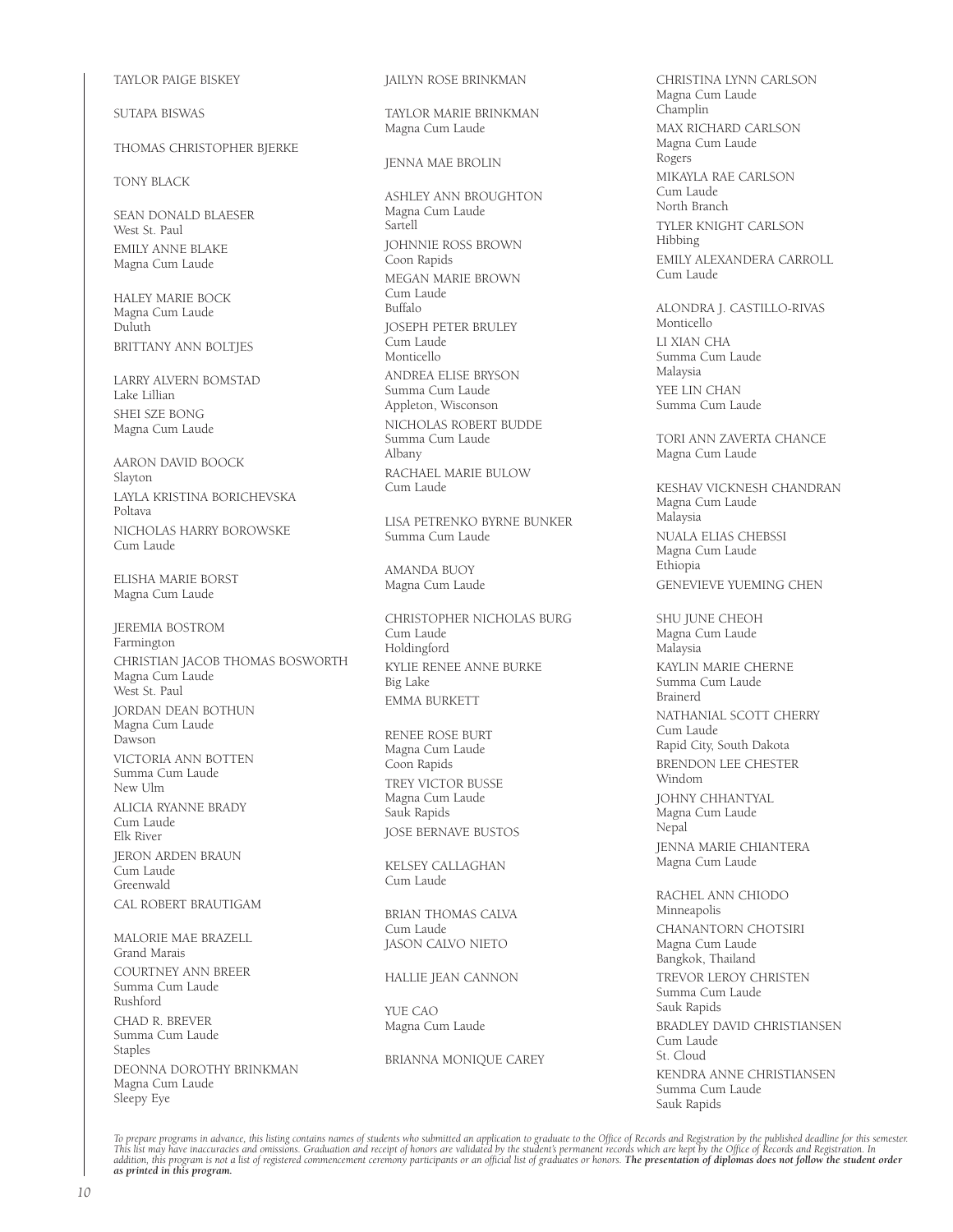EU SHENG CHUNG Malaysia JONATHAN CHUNH Summa Cum Laude

ANDREW JAMES CLARK

DEANNA M. CLARK Summa Cum Laude Boston, Massachusetts JOEL E. CLARK

MADISON MARIE CLARK Magna Cum Laude Waukesha, Wisconsin ERIC CHARLES CLAUSING Cum Laude Brooklyn Park RACHAEL PEARL CLEM Rockford KAILEY MARIE CLUTTER Summa Cum Laude Buffalo KELLAN GEORGE COE Byron PERKELL VYRONA COLLIE Marsh Harbour, Abaco, Bahamas BRIAN WILLIAM COLLINS Magna Cum Laude

KASONDRA JOY COLLINS Summa Cum Laude

MICHAEL JOHN COOK Brooklyn Center BRADY MICHAEL COOPER Magna Cum Laude

JOSHUA CURTIS COOPER New Ulm ALEX CORNISH

JAKEOB COX Summa Cum Laude Broomfield, Colorado LEAH CRAIN Summa Cum Laude

KAYLA LEE CRANE Summa Cum Laude Maple Grove CHRISTOPHER THOMAS CRAWFORD Sauk Rapids TAYLOR C. CROSBY Cole Harbour, Nova Scotia ERIC JOSEPH CRUZEN

HAILEY JEAN CUMMINGS Savage KATHERINE ELIZABETH CUNNINGHAM Cum Laude Troup,Texas

BAILEY L. CURIE Magna Cum Laude Appleton, Wisconsin ERIN CHRISTINE CURRIE Summa Cum Laude Seattle, Washington JULIA PATRICIA CURRY

MITCHELL JAMES CZECH Pierz SAPIN SAGAR DAHAL

SABRINA JEAN DAHL Magna Cum Laude Buffalo ANNA ROSE DAHLGREN Duluth NIKI CHRISTENE DAHLSEID

#### NOAH EVERETTE DAIGLE

CASSANDRA SUE DAIKER Staples OLIVIA HIENTHANH DAN

AHMED HASHI DAUD Cum Laude

CEDRIC JORDAN DAVIS White Bear Lake ANNA MARIE DAWSON Magna Cum Laude Anoka CARINA J. DAWSON Moorhead SAMANTHA ROSE DEBLIECK

HALEY KAY DEML Magna Cum Laude

ALEXANDRA RAINE DETERMAN St. Cloud MIKAELA JENA DETERMAN

JILLIAN ANN DEWARS Princeton BRIANNA MARIE DEWITT Cum Laude

ERICA DHAKAL Magna Cum Laude

LISA MARIE DITTELL Magna Cum Laude

ALEXANDREA DAWN DITTY YACINE M. DJOUMBAYE

TITUS ALFRED DOBOYOU COLTON TIMOTHY DOBRATZ

LANCE RICHARD DOEDEN

HONORAT GBESSOUDE DONOU Cum Laude

KORRYN ROSE DOWNEY Cum Laude

NORA LOWRY DOYLE

PAIGE MARJORIE DRAACK Summa Cum Laude Monticello NATHAN JOHN DRAGSETH Summa Cum Laude Melrose ERIK DANIEL DRAKE Rogers CARLA JEAN DREILING Little Falls SARAH MARIE DRUMGOLE Magna Cum Laude

YING DU Magna Cum Laude

MIRANDA THERESE DUBAN Lonsdale ROBERT DUBOIS Summa Cum Laude Big Lake JERRY LEE DUCKWORTH Milwaukee, Wisconsin ALEC ROBERT DURAND Magna Cum Laude

CARMEL ROSALIE EASTMAN

MATTHEW EBELING

DEREK JONATHON EBERLE Long Prairie JOSHUA JOHN EDWARDSON

ASHLEE LOREN EGGEBRAATEN Sioux Falls, South Dakota GABRIEL PIERCE EGGEBRECHT Brookings, South Dakota JONATHAN SCOTT EHDE Luverne BAILEY GEAN EIYNCK Magna Cum Laude Avon DANIEL JACOB EKSTRAND North St. Paul RYAN D. ELFERING Cum Laude MICHAEL DAVID ELI

JENNIFER NICHOLE ELIFRITS *.*<br>Zimmerman DANIEL GENE ELISZEWSKI Magna Cum Laude Becker

To prepare programs in advance, this listing contains names of students who submitted an application to graduate to the Office of Records and Registration by the published deadline for this semester.<br>This list may have ina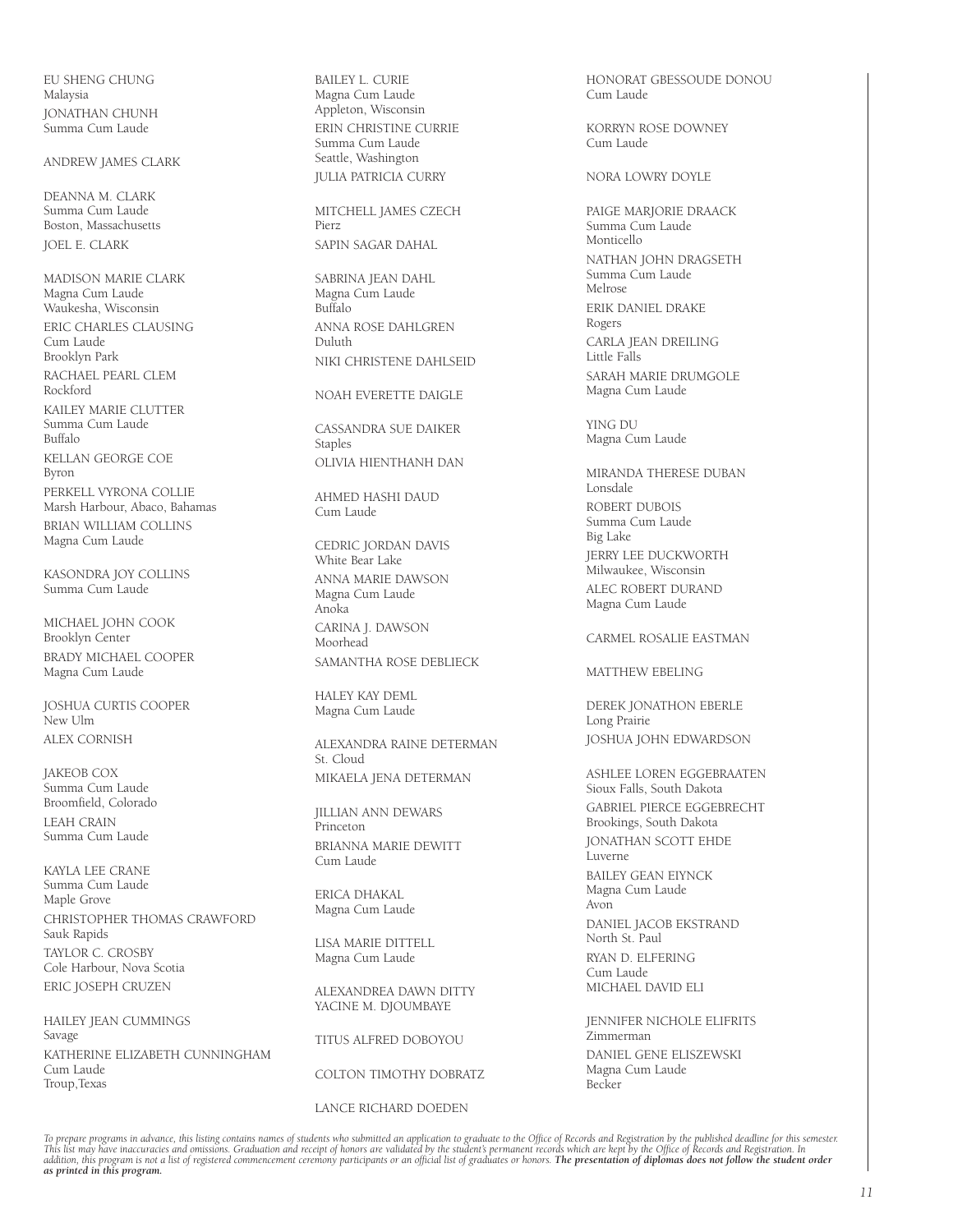LORRI ANN EMERSON Summa Cum Laude Ham Lake KATHLEEN ELIZABETH EMMER Delano SYDNEY RAE ENGEBRETSON Starbuck HALEY ELIZABETH ENGLER Cum Laude Apple Valley KEZI LEOCADIE EREOU

ALYSSA M. ERICKSON Cum Laude Mission B.C. Canada HOLLY MARIE ERICKSON Magna Cum Laude

ISAAC ROBERT ERICKSON Cum Laude Zim MAIJA NOEL ERZAR Deer River GRACE NICOLE ESPINOZA Cum Laude

#### JUSTIN DAVID ESTERLY

#### ARITA BASSEY EYO

KATE MARIE FEARING Summa Cum Laude Reedsburg, Wisconsin MACKENZIE JEANNE FEENY

ZHONGYU FENG China TRISTON ROSS FERGUSON Cum Laude Phoenix, Arizona BOSTEN TANNER FIELDSETH

JOSHUA MICHAEL FILAS

#### CEDRIC ZADOK FILIYARO

TYLER J. FILZEN Cum Laude Kimball COLE G. FISCHER Cum Laude

TAYLOR AUTUMN FISCHER Magna Cum Laude

ALYSON MARIE FISHER Kimberly NICHOLAS WILLIAM FISTERE Tamarack GLUDIE DAYLEE FLAH

CONNOR MICHAEL FLASCHENRIEM Watkins DREW CHARLES FLEMING Waconia BENNET FLICKER Big Lake JOSHUA THOMAS FLIKKEMA Magna Cum Laude

DONOVAN RAY FORNAL Magna Cum Laude Glenwood City, Wisconsin MACKENZIE K. FORSETH

KAYLEE JO FORSTER Zimmerman CHANDLER FITZGERALD FOSTER Champlin SYDNEY ROSE FOURNIER Summa Cum Laude

TAMARAH JO M. FRANK Summa Cum Laude Redwood Falls BRADLEY JAMES FRASSEL

JACOB JOHN FRATZKE Winona CALEB MARC FRAUENDIENST Kimball DEREK RAY FREDERICK Summa Cum Laude Cold Spring CARRIE JAYNE FREDLUND Cum Laude Mora MADISON MALYN GAGNON Summa Cum Laude Maple Lake KRESTON LAWRENCE N. GAMMON

AMANDA ANN GANZER Cum Laude

ARIELLE LYN GAPINSKI Summa Cum Laude

FRANCISCO JAVIER GARCIA Cum Laude Wheaton, Illinois MICHELLE ELISE GARMON Magna Cum Laude Annandale TAYLOR MCKENZIE GARTHUS Summa Cum Laude Newfolden

MICHELLE L. GAYNOR Summa Cum Laude Shakopee TAYLOR JANE GAZDA

CHRISTINA BERHANE GEBRE Oakdale CARRIE MAGDALENE GEHLING Cum Laude

JACOB KENTON GELLHAUS Aberdeen, South Dakota KRISTINA KATHERINE GEORGE Cum Laude

ERICA ROSE GEORGES Cum Laude

JAMES PATRICK GERCHY

JOHN TIMOTHY GERDING

HAYDEN HALSEY GERLACH Parker, Colorado EMILY CAROLYNN GESTACH

ROBEL BERHANE GIDEY Addis Ababa, Ethiopia MICHAELA KASCH GIENGER

MICALE L. GILLSON Summa Cum Laude St. Cloud NICHOLAS JAY GILMER Cum Laude

DAVIS LADD GINSBURG

SAMANTHA JO GLAUVITZ Summa Cum Laude Princeton THEODORE JACOB GLOEGE Cum Laude Cokato CORRINA MARIE GOENNER Clear Lake JESSICA MARIE GOERGER **Cum Laude** Mankato GARY L. GOHMANN Cum Laude

HUNTER RYAN GOLDSMITH Big Lake NICHOLAS WILLIAM GONZALEZ

GURMINEE YARKWI GOODLIN

JACKSON EVERETT GOPLEN Magna Cum Laude

JOSEPH Q. GOSKESEN

CARVEL A. GRAHAM Magna Cum Laude Kenosha, Wisconsin MARSHALL J. GRAMS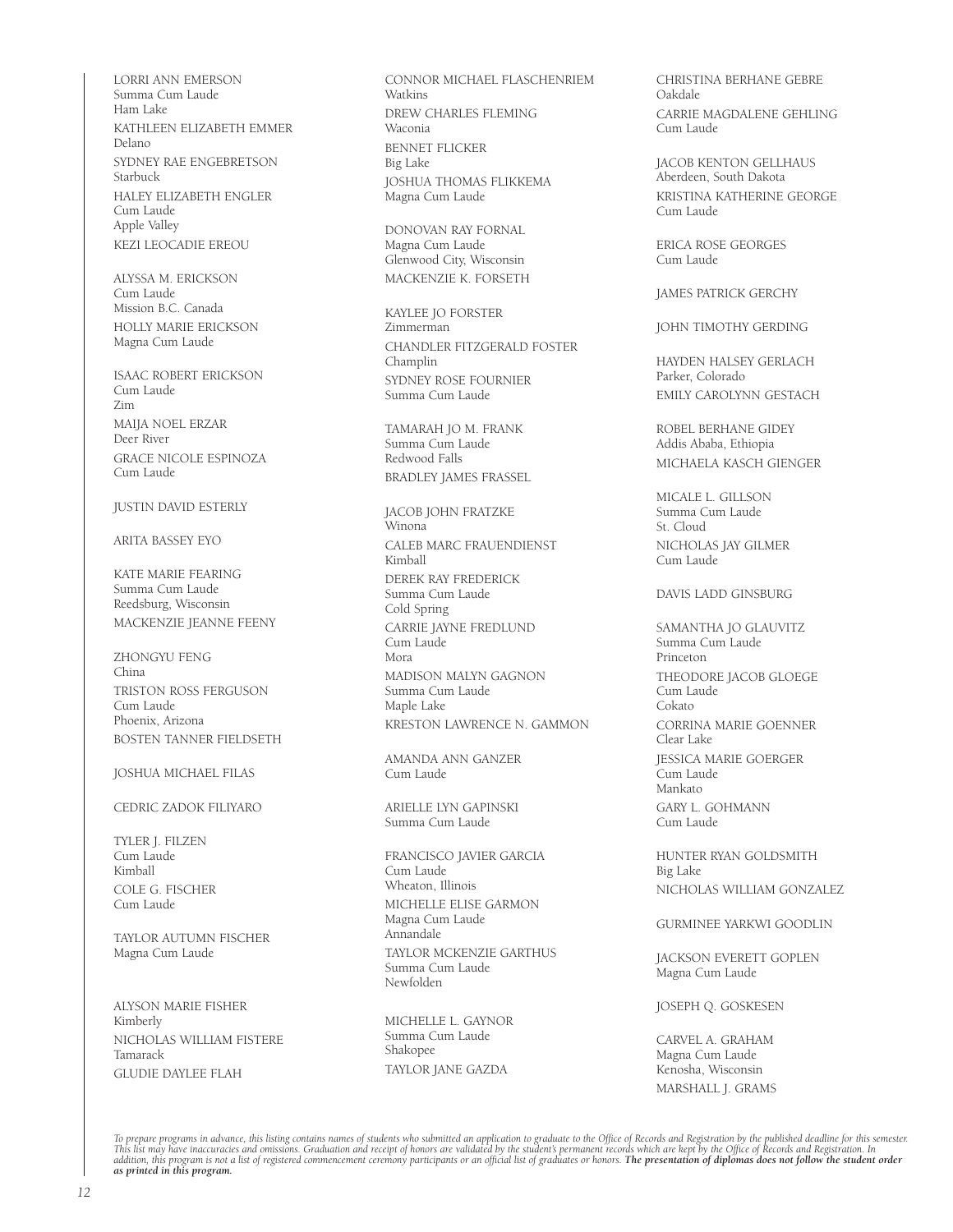KAYLEA R. GRAMS-FINCH Summa Cum Laude Andover ERIN ANDERSON GREEN Cum Laude

KELSEY JOY GREENWALDT Randall JAMIE MARIE GREGORICH Cum Laude Milaca KELSEY ANN GROMBERG Summa Cum Laude

RACHEL SERENA GROVER Summa Cum Laude

ELIAH DOUGLAS GRUBB Cum Laude

REBECCA GRUNDMAN Cum Laude Rosemount YUANCHENG GU Cum Laude

LOGAN D. GUEST

JUSTIN JEROME GUETTLER Cum Laude

MOUHAMED GUEYE

XIAOWEN GUO Magna Cum Laude

SAGAR GURUNG

JASON DANIEL GUSTAFSON Magna Cum Laude

STEVEN K. HABIB Cum Laude Rapid City, South Dakota ASHLEY R. HACKEL Cum Laude Kaukauna, Wisconsin JUSTYNE M. HAGEN Annandale ALLISON PAIGE HAGNER

GHAY SAY HAI Cum Laude

SEAN CONNOR HALFY St. Cloud BRADEN KENNETH HALL Cum Laude

BRENT TIMOTHY HALL Corcoran JARISA D'SHAWN HALL St. Cloud JUSTIN GREGORY HALL MARK HALL Magna Cum Laude Chicago, Illinois ERICA BETH HALLMANN Muskego, Wisconsin CHELSEA MARIE HALSETH Magna Cum Laude Otsego MALA HAMAL

KAYLA ANN HAMBLETON Rogers MEGAN ANN HAMBLETON

HIBA K. HAMID

BLAKE P. HAMLIN Cum Laude Maple Grove RAWAN MUSA YASSIN HAMMAD Cum Laude Abu Dhabi, United Arab Emirate MATTHEW LEE HAMMERMEISTER Cum Laude

NATHAN PATRICK HAMMES Lake Elmo DONOVAN JAMES READ HAMPLE Austin YANXIA HAN Magna Cum Laude

ALAN WESLEY HANCOCK Pine City TYLER ALLEN HANK Litchfield KEELY-MARIE HANLON-TOMPKINS Cum Laude

DANIFLLE L. HANNAFIN Cum Laude

ANDREW WILLIAM HANSEN Columbia Heights BRANDII HEATHER HANSEN Cum Laude Annandale LUKE THOMAS HANSEN Burnsville SHAWN RUSSELL HANSEN Cum Laude

TANNER L. HANSEN Summa Cum Laude Woodbury WENYE HAO

AUSTIN CLAUDE HARDY EMILY JO HARRINGTON MOSESA JUAKAI HARRIS

KADIJA YAYA HASSEN

TAYLOR ALLEN HASTINGS Elk River MARIA GABRIELLE HAUER Magna Cum Laude Little Falls BRIANNA MARY HAUSLADEN **Winsted** CAMILLA HAVKROG Cum Laude

#### TIANJIAO HE

TONG HE Summa Cum Laude China WANYING HE Cum Laude China JAIMIE LOUISE HEACOCK Magna Cum Laude

BRIANNA J. HECKES Belgrade CAITLIN JEANNETTE HEGLUND Cum Laude Becker GRANT MICHAEL HEGLUND Bemidji JANELLE LYNN HEINKS .<br>Cum Laude St. Cloud DESERAE CATHERINE HELLICKSON Royalton DEVIN ALEXANDER HELMICK Cum Laude

JOSHUA BLAKE HENDERSON Summa Cum Laude Becker DEVIN DENESH HENDRICKSON Cum Laude Sauk Rapids MARISSA ANNE HENDRICKSON Rice LAURA LYNN HENGEL Summa Cum Laude Zimmerman LEAH MICHELLE HENKEMEYER Sauk Rapids ALISON IRENE HENNING Magna Cum Laude St. Cloud ALANNA JOY HENRY Cum Laude Foley MELISSA ELIZABETH HENSLEY Magna Cum Laude Princeton ADAM KONG MENG HER St. Paul JOANNE HER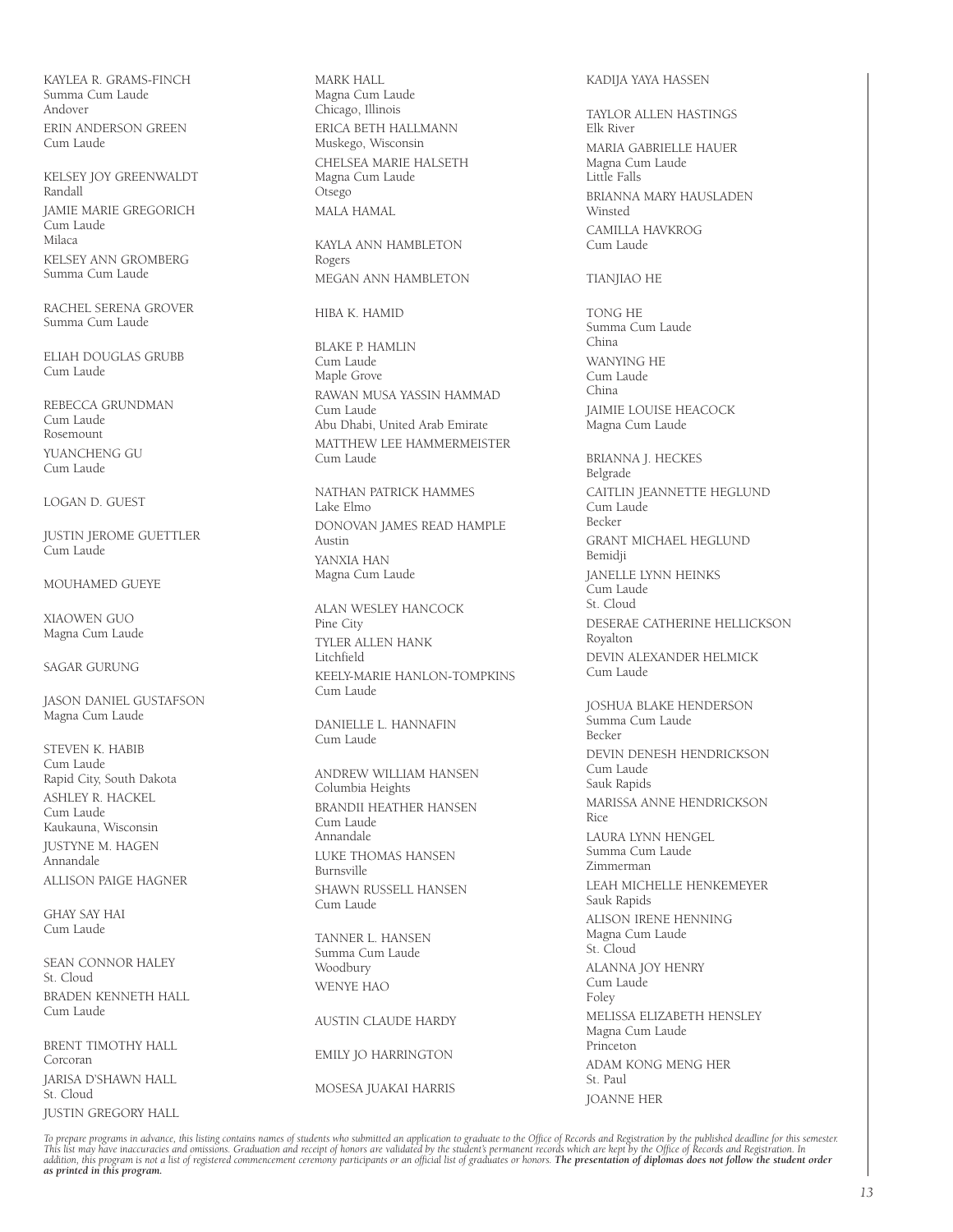#### TANG HER

YU PENG DANNY HER Cum Laude St. Paul KAYLA LEE HERDERING Cum Laude

#### JESIKA ROSE HERMAN

TRACY JANET HERZOG Cum Laude Upsala WILL E. HEYER Andover ASHLEY NICOLE HEYMER Cum Laude

RYAN HUNTER HILDEBRANDT Magna Cum Laude Elk River ANNALIA LIU HILLS

#### ALEX LEO HINNENKAMP

ANTHONY ALEXANDER HOARD Chicago, Illinois ALEXANDER JAMES HOCHSCHILD

BOOKER HODGES Summa Cum Laude

KILEY RHAE HOESE Magna Cum Laude Watertown STEVEN JAMES HOFF Magna Cum Laude Royalton BROOK RENAE HOFFMAN Pennock MADELINE AMANDA HOFFMAN Cum Laude

#### JESSICA ANN HOHNWALDT

SAMUEL HOIKKA

NICHOLAS ANDREW HOLIEN Maple Grove DARIN ANDREW HOLLAND

MADISON R. HOLLER Summa Cum Laude Sauk Rapids HEIDI LYNNE HOLLERMANN

ABEGAIL ROSE HOLM Cum Laude

JOHN OLAF HOLT .<br>Summa Cum Laude. Maple Grove TRAVIS BRADLEY HOLT Cum Laude Cambridge CHRISTOPHER KENNETH HOLTHAUS Clear Lake PATRICK J. HOMAN Magna Cum Laude

#### ASHLEY LEOLA HORMANN

JULIA MARGARET HORN

NICOLE MARIE HORSTMAN Hector MASON RICHARD HOSKINS Milaca DARREN TRAVIS HOVDE

AMANDA KATHLEEN HOWE Monticello JORDAN LEE HUBBS Magna Cum Laude Rockford JAKE RICHARD DEAN HUBER

BAYLEE COLLEEN HUGGER Hibbing CALLA-GENE JUANITA HUGHEY

#### TROY ALLEN HUHTA

KELSEY ANN HULS Cum Laude St. Wendel DAVID JOHN HUPPLER Onamia COLTON JOSEPH HUSETH

#### ABDINOOR ADEN HUSSEIN

SEHYUN HWANG Cum Laude South Korea OMAR ABDULLAHI IBRAHIM

LADAN ABDULLAHI IGALE Willmar MIKA P. ILVONEN Cum Laude Espoo, Finland AYANLE M. IMAN Willmar GLADYS LESLEY IRAKOZE Burundi TAKAAKI ISHIKAWA Tokyo Japan SIBYLLE ITANGISHAKA Magna Cum Laude

MONTGOMERY R. JACKS AARON PAUL JACKSON Magna Cum Laude Ham Lake

ELIZABETH ANGELA JACKSON Summa Cum Laude Maple Grove TIMOTHY ALLEN JACKSON Cum Laude Nisswa KATRINA MACAUYAM JACOBSON St. Cloud BAILEY MAE JACQUEMART Foley JULIA T. JAGODZINSKI Cum Laude

ABDALLE MOHAMOUD JAMAA Cum Laude

SYED MOHAMMAD JAMAL Rosemount JAKE ALLEN JANCKILA Magna Cum Laude Cokato KATILYNNE JANE JARMON Summa Cum Laude Howard Lake AZEEM JAVED

#### DAKSHINA DAHAM JAYAKODY

#### KENNEDY LEAHNE JENNINGS

LACIA MARIE JENSEN Cum Laude

SARA MARIE JENSEN Richmond EMILY ANN JENSON Foley RACHEL LILLIE JERGENS Hutchinson CHENGYANG JIANG Xianlin,Qixia, China BRENNA JIMENEZ Madison, Wisconsin ROCIO ALEJANDRA JIMENEZ MEDINA

AUSTIN STEVEN JOHANNES Cold Spring BRADLEY TODD JOHNSON Summa Cum Laude Buffalo BRIANNA LYNN JEAN JOHNSON Magna Cum Laude

CRUZ JOSEPH JOHNSON Annandale ERIKA ANN JOHNSON Magna Cum Laude Blaine JACOB MARK JOHNSON Scandia JONAH STEVEN JOHNSON Cum Laude Paynesville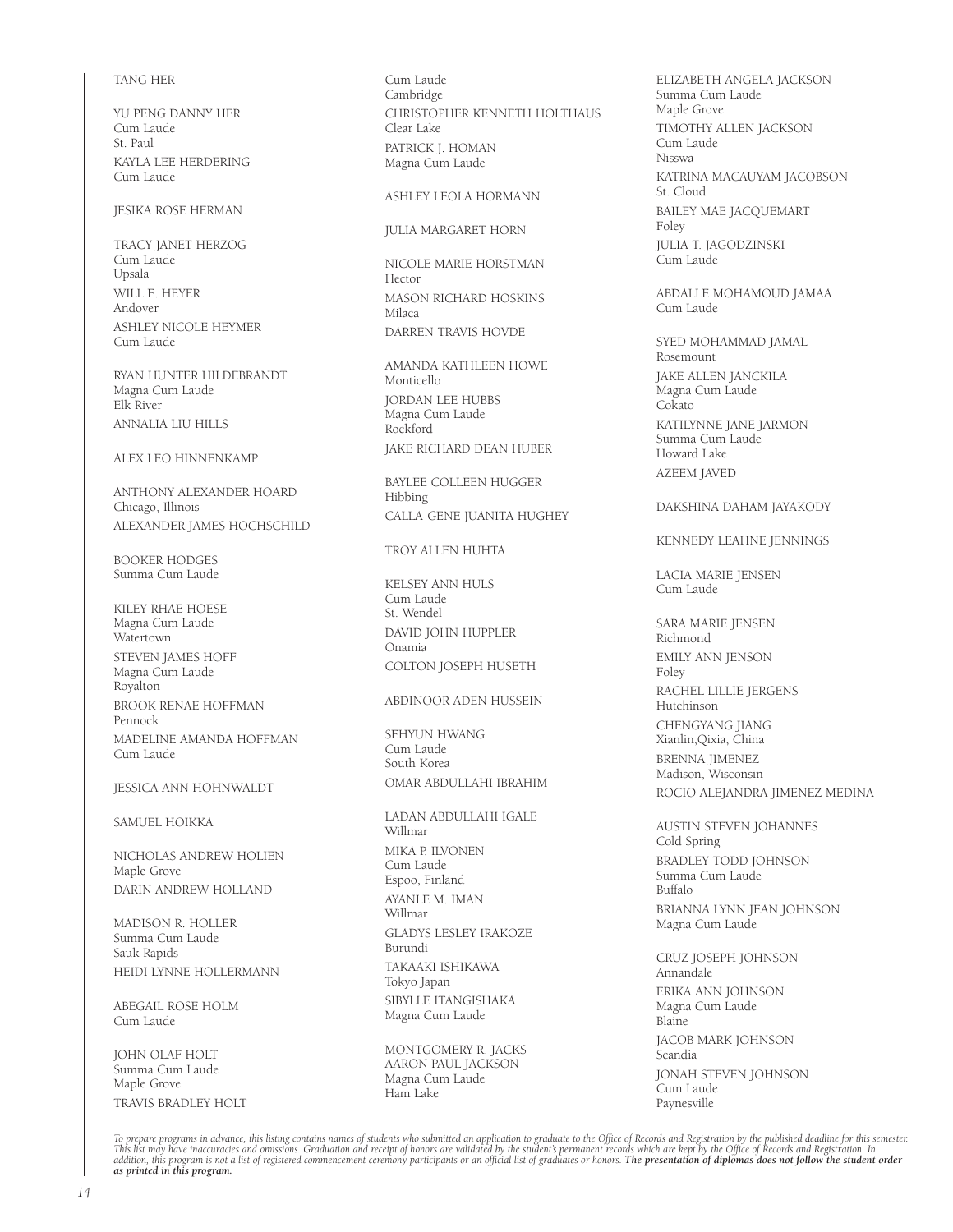KAITLYN B. JOHNSON Summa Cum Laude Cokato KAREN JEAN JOHNSON Big Lake ARCHIE CLEVELAND JONES Cum Laude

MEGAN S. JONES Fairport, New York SPECIAL JONES Cum Laude

#### OLIVIA JORDE

### BEAUTY KAN YONNOH JOSEPH-ILOME

WILLIAM DANIEL JULIUS Magna Cum Laude Sauk Rapids ASHLEY EMMA JUREK Cum Laude

JEREMY PETER JURMU Cum Laude Big Lake EVELYN M. WITHERSPOON

#### STEFANIE MICHELLE KAJEWSKI

ASHLEY DANE KALAR Becker MATHEW JAMES KALLROOS Coon Rapids LE KANG

STEVEN ANDREW KARL St. Louis Park MARLISSA M. KARPEH Indianapolis, Indiana MELISSA SUZANNE KEISLING Summa Cum Laude

ASHLEY LYNN KELLEN Cum Laude Osakis JOSEPH M. KELZENBERG .<br>Cum Laude

RACHEL ELIZABETH KENIS Albert Lea BAHAAEDDINE Y. KHALED Cum Laude

#### SHAHROZ KHALID

MUHAMMAD FAHEEM KHAN

TAHA AHMED KHAN

JEFFREY DENNIS KIEL Magna Cum Laude

PAIGE ALEXIS KIFFMEYER Cum Laude St. Cloud TIGEST D. KIGENEH Cum Laude Addis Ababa, Ethiopia DASOM GABRIELLA KIM Busan, South Korea CHRYSSA K. KING Becker KATHRYN MARIE KING

#### JENNA KAY KINGSLEY

ANDREW DOUGLAS KINZER

MEGHAN KIRBY Cum Laude Sartell ZACHARY PAUL KISER Moose Lake CRYSTAL ROSE KLAPHAKE Melrose KASSANDRA ANN KLASEN Rosemount JOEL DANIEL KLEIN Summa Cum Laude Avon CHRISTIAN ROBERT KLINE St. Paul ALISSA MICHELLE KLOBE Magna Cum Laude Lino Lakes BRITTANY ANN KLYSEN Albertville ALIINA AILIE KNICKERBOCKER Cum Laude Cambridge CAMILLE ELIZABETH KNIGHTON Summa Cum Laude Wausau, Wisconsin KALENE BROOKE KNOBLACH St. Joseph ANDREW JAMES KNOLLMAIER **Centerville** KASEY L. KNUDSON

MATTHEW GUNNAR KNUTSON

JACOB WILLIAM KOCH Cum Laude

JOSHUA ALAN KOEHLER Magna Cum Laude Nicollet ALEX JOESPH KOENIG Stillwater TAYLOR RAE KOEPKE Germantown, Wisconsin JEREMY ETTIEN KOFFI St. Cloud ASMITA KOIRALA Nepal

NED E. KOIVISTO Magna Cum Laude Cokato CIATTA KOLLIE

HAILY ANN KOOPMEINERS Magna Cum Laude

MOLLY LYNN KOPREK Sauk Rapids LOGAN MICHAEL KORTE

#### JENNIFER MARIA KOSTEK

RYAN ELDON KOTTHOFF Cum Laude Mankato MICHAEL LAWRENCE KOUGH Prior Lake LUKE DONALD KRAUSE Summa Cum Laude Bay City, Wisconsin EMMA KREBSBACH Cum Laude

SARAH ELIZABETH KREMER Magna Cum Laude

DAVID JAMES KROGER Cum Laude Sauk Rapids MATTHEW WAYNE KRUGER Summa Cum Laude Rice CLINTON ALAN KRUMMI Marine on St. Croix WILLIAM JEFFREY KRUSCHEL Magna Cum Laude

MATTHEW TAYLOR KRUSE-MAHER White Bear Lake REBECCA JO KRYCH Summa Cum Laude Holdingford DEREK J. KUECHLE Summa Cum Laude Cold Spring MIKAYLA MAE KUMMET Cum Laude CHELSEY NICOLE KVAS

Sauk Rapids NICOLE MARIE LAFERRIERE Cum Laude Maple Grove RYAN JAMES LAGER Wabasha EDGAR LANGUREN

MEGAN RENEE LARKIN Roseburg, Oregon ELIZABETH ANNE LARSON Fairmont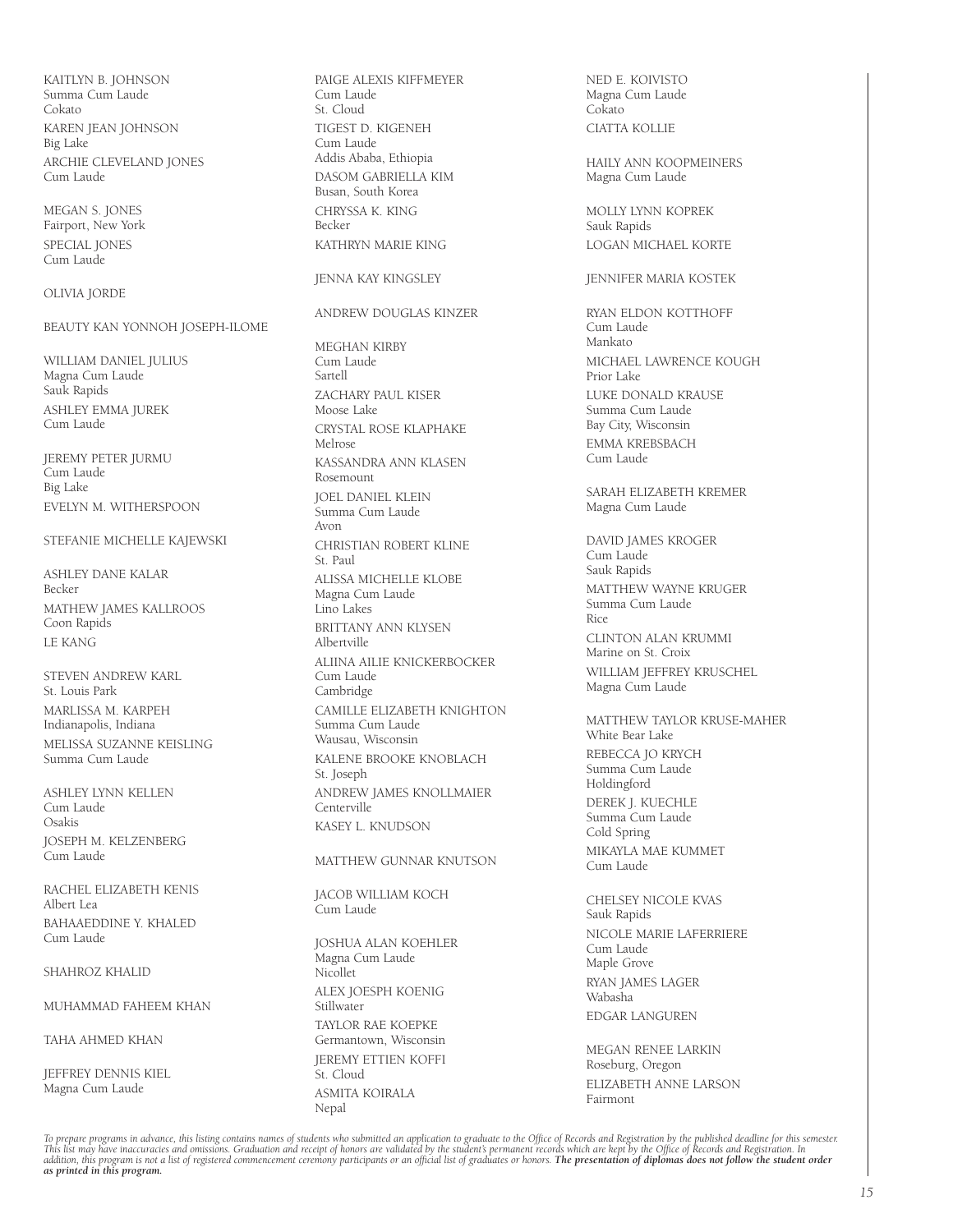HANNAH ROSE LARSON Summa Cum Laude Biwabik DANIELLE CHRISTINE LAVEAU Magna Cum Laude Carlton AMANDA ANN LAWRENCE Magna Cum Laude Clearwater EMILY ANNE LAWRENCE Cum Laude

#### TYLER JASON LAWSON

#### JASON JAMES LEBLANC

ALEXANDER T. LEE Cum Laude Green Bay, Wisconsin KEE LEE

YI LING LEE Malaysia ROSS D. LEFEBVRE

JESSICA MARIE LEHRKE Summa Cum Laude Otsego ANNA ROSE LEIBEL Summa Cum Laude Little Canada JOHN PATRICK LENAHAN Minnetonka TIMOTHY EMORY LENAHAN

DANIEL LEE LENGSFELD St. Paul JENNIFER LEA LESSINGER Summa Cum Laude Rockville GRANT B. LEWIS Cum Laude Sioux Falls, South Dakota MENGXUAN LI

QINNAN LI Tianjin China ZHAOYANG LI

#### ZHE LI

JULIA LILLIAN LIBOR Anoka MEGAN ANN LIEN Cum Laude Sartell JIA HUI LIEW

KAITLYN BARBARA LINDIG Summa Cum Laude

CUIER LIU Cum Laude

HAORAN LIU Cum Laude China TIANSHI LIU Magna Cum Laude China YUQI LIU Summa Cum Laude China ZHUOQUN LIU

ZIHAN LIU

CONNOR JAMES LOCH Cum Laude

KYLIE A. LOESCH St. Cloud ZACHARY RYAN LOFF Rogers TYLER JAY LOHMANN Magna Cum Laude

REBECCA YVONNE LOOD Cum Laude Richfield JEFFREY VANG LOR St. Paul KELTI IRENE LORENCE Cum Laude Glennallen, Arkansas PAIGE DARLENE LORENTZ Summa Cum Laude Sauk Rapids KEVIN LOUKUSA

MADILYN ORIN LOVE Yelm, Washington MARK JAMES LOVE Rockford ELIZABETH V. LOYEVSKIY Summa Cum Laude Minnetonka YUAN LU China BAILEY A. LUCE Magna Cum Laude

MADISON ELIZABETH LUCKE Lakeville MADELINE DIANE LUDZACK Shakopee MAKAYLA ANN LUKE Magna Cum Laude

REBECCA LYNN LUNDEEN Cokato NATASHA JO LUNDGREN-TROBEC Magna Cum Laude Rice

JESSICA LYNN LUNG Magna Cum Laude St. Cloud DONOVAN CODY LURA Summa Cum Laude Paynesville KYLE JAMES LUTTEKE

COOPER JOHN MAAS Savage NOELLE JOY MACIEJ Little Falls GARRETT MICHAEL MAGSAM

MACI ANN MAIER Monticello KAITLYN JOY MAILHOT

LUKE WILLIAM MAKI

AMANDA RAE MALEITZKE Hugo RUSSELL PAUL MANSER Summa Cum Laude

#### ANTHONY JOSEPH MARGIOTTA

MEGAN MARKIN Omaha, Nebraska ASHLEY EVELYN MARSCHEL

GEORGE THOMAS MARSHALL Minneapolis CASSANDRA GRACE MARVIN

LINDSEY MARIE MASON Magna Cum Laude Rockford NATHANIEL KPAAHKPAI MASON

JORDAN LEE MASSMANN

KELLY MARIE MAST Summa Cum Laude

#### ZIA LILY MATTI

MACKENZIE NICOLE MAXWELL Delano MARY THERESA MAYER Summa Cum Laude

IGOR MAZARKIN

YVONNE HENSHAW MBARIKET Minneapolis COURTNEY JADE MCBRIDE

SHANE THOMAS MCCONKEY Magna Cum Laude ALEXA ANN MCCORQUODALE Paynesville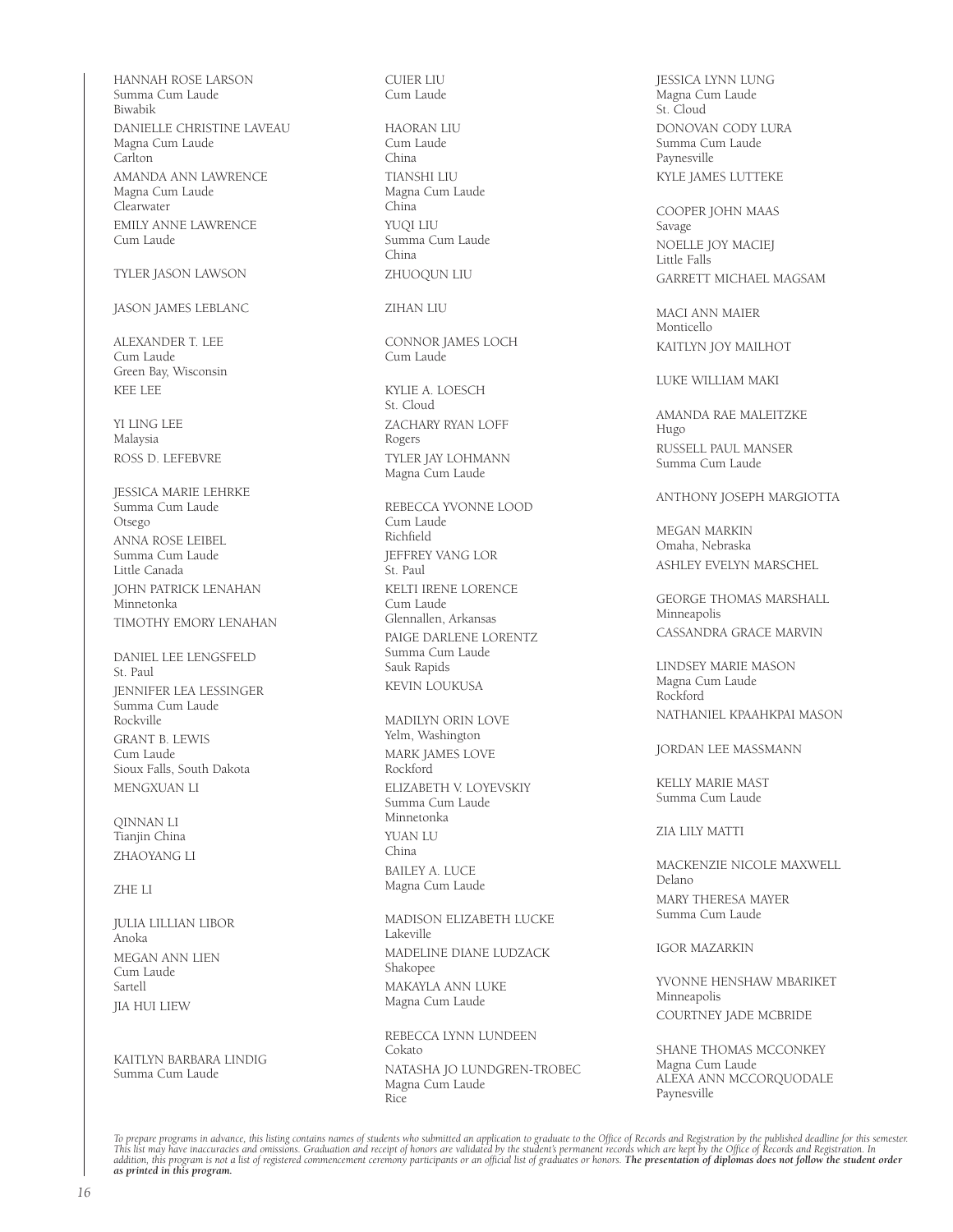JENNA MCCREA Pierre, South Dakota KAITLYN ROYCE MCDONALD Magna Cum Laude Norwood Young America KIRSTEN ANN MCDONALD New Ulm EVAN MATTHEW MCDOWELL Willmar KATHERINE COVINGTON MCGRATH Marlborough, MA TAYLOR ANN MCINTYRE Prior Lake CAMILLE RUTH MCMILLAN Summa Cum Laude

MAGDALYNN ROSA MCMILLAN Magna Cum Laude Grand Marais KEVIN L. MEIER

MILKIAS TEDLA MEKONNEN

BRIANNA LYNN MELCHERT Magna Cum Laude Monticello JEMINA FRANCES MENTZ Magna Cum Laude Port Elizabeth, South Africa NICHOLAS ANTHONY MERCURIO Summa Cum Laude Plymouth MICHAEL VICTOR-JOHN MESSERICH

TYLER RAY MEYER

JESSE DAVID MEYERS

XUEZHEN MIAO China RACHEL JEAN MICHELS Cambridge-Isanti BRITTON CLAIRE MIKKELSEN

LOGAN ARTHUR MILDENBERGER Mounds View JASMINE MARIE JAYA MILLER .<br>Cum Laude Minneapolis JOHNA MAY MILLER Cum Laude

TERESA JOANNE MILLS

ALEXANDER WILLIAM MILNER Cum Laude

FARAH ELIZABETH MISSAGHI Magna Cum Laude Sartell

DANIEL EMMETT MITCHELL Magna Cum Laude

#### JAMIE ALICE MITTELSTAEDT

STEPHANE MIZERO Magna Cum Laude Bujumbura CHARITY ANTHONY MODI Cum Laude

MIKAELA MARIE MOEN Magna Cum Laude

NATALIE MAE MOEN St. Joseph ABDIRIZAK S. MOHAMED Magna Cum Laude St. Cloud ISMAHAN OMAR MOHAMED

JESSICA JO MOLIN

LINDSAY MARIE MOLINARO

TRACY LAURA MOLITOR Cum Laude Rockville MEGAN LYNNE MOORE Crosby RYAN JOSEPH MOORE Cum Laude

TAYLOR KENT MOORE Oakdale FALLYN JOAN MOREHOUSE Summa Cum Laude Hibbing GRANT H. MORGAN Magna Cum Laude Rogers HANNAH JEAN MORIN Summa Cum Laude St. Cloud EMMALIE A. MOTT St. Peter SAMUEL HENRIK MOUNCE Papillion, Nebraska CLEMENT MUCYO Kigali, Rwanda DANIEL RICHMOND MUENCH Cum Laude

HANNAH JOY MULAY Summa Cum Laude

JANKAI MULBAH Philadelphia, Pennsylvania

ALANNA RAE MURPHY Magna Cum Laude Cheshire, Connecticut SARAH ELIZABETH MURPHY Magna Cum Laude Sauk Rapids HOPE JANE MURRAY Summa Cum Laude Maple Grove

ASIYA MOHAMED MUSA

MEHDI NABIL

CHRISTINA MARIE NAJDEK Summa Cum Laude

COLLETTE ANNE NARANJO Cum Laude Elk River TREVOR SCOTT NASLUND Cum Laude Champlin NICHOLAS ALVIN NAUBER Little Falls JANICE AZAH NDIKUM Yaounde, Cameroon BILLY NDUWIMANA SIYOMVO Bujumbura Burundi EMILY MARIE NELSEN Magna Cum Laude St. Peter DANIEL EUGENE NELSON Magna Cum Laude

KELLY MARIE NELSON Magna Cum Laude White Bear Lake KYLIE JO NELSON Cum Laude

RICHARD MICHAEL NELSON Apple Valley STEPHEN CARL NELSON Cum Laude Chisholm TONI JEAN NELSON Summa Cum Laude

MIKK ANDERS NESTRUD Summa Cum Laude Anoka MATTHEW CURTIS NEU

KATIE JO NEUBERGER

ANH NGUYEN

ANH THUY NGUYEN

LINDA LE NGUYEN Cum Laude Sauk Rapids TAN NGOC NGUYEN

DANIEL JOHN NICHOLS Magna Cum Laude Little Canada KENDALL NIEHAUS Summa Cum Laude Fremont, Nebraska BENJAMIN NIETERS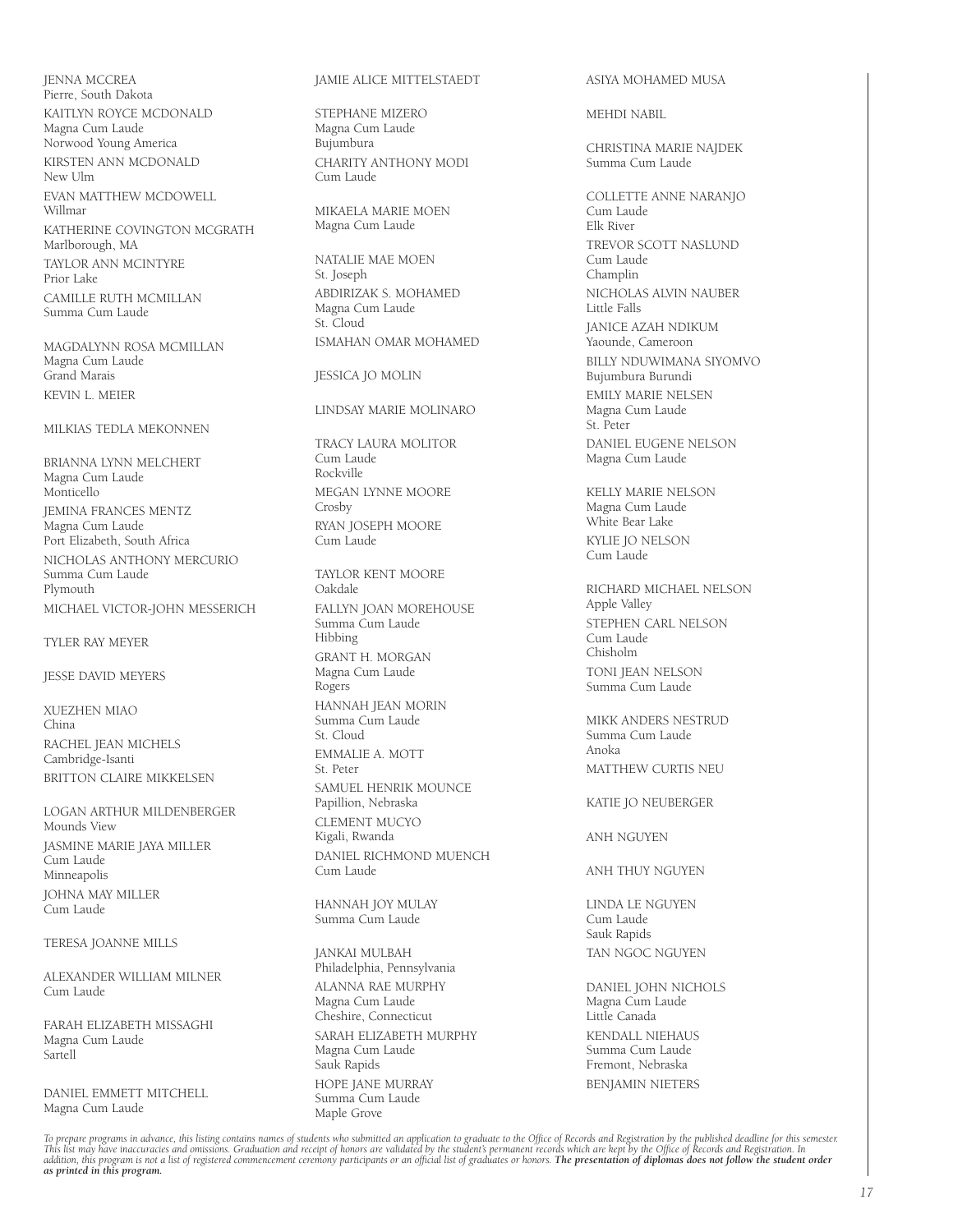VALENTINE NIMAHIRE Rwanda JESSICA RAE NINNEMANN

ELSIE YAYRA NIPABI Togo IKE OTIS NNABUCHIONYE St. Paul MICHAEL STEVEN NOLTE

KHALID AHMED NOOR Cum Laude St. Cloud CODY DELLAS NORGREN Annandale ELISABETH HOPE NORMAN Shoreview MITCHELL THOMAS NORTH Cum Laude Grand Rapids, Michigan ZACHARY R. NOTT

LAUREN KATHRYN NOVAK Summa Cum Laude Eau Claire, Wisconsin AUSTIN DEAN NOVITSKY Cum Laude Becker ANDREW MARTIN NOVOTNY

ANGELA MICHELLE NOWAK Otsego HAYAT MOHAMED NUR Cum Laude

RACHEL CHRISTINE NYBERG

VICTORIA ROSE NYBERG Melrose TREVOR ANTHONY NYSTROM

JACK HUNTER O'NEIL-COMO Oakdale WILFRED MISARO OGEGA Kenya KENNETH LUCKY OGUDU

ANDREA OLSON Cum Laude

GARRET OLSON Shoreview HEATHER ANN OLSON Magna Cum Laude

MIRANDA L. OLSON Cum Laude

WHITNEY MARIA OLSON

AHMED A. OMAR

SAIDA AHMED OMAR

SAMANTHA ANN OMMODT New London-Spicer PETER KAGA OMOT St Cloud IRENE M. OMWEGA Cum Laude

ZACHARY JOHN OPATZ

JOHN DAVID ORKINS Magna Cum Laude

JONATHAN STEVEN OROSZ

DEREK JON ORTLOFF Cum Laude Glencoe KAITLYN ROSE ORTLOFF

SHANNON VICTORIA OSENDORF Magna Cum Laude St. Joseph ZACHARY GERALD OSOWSKI Zimmerman LINDSEY ANN OSTENDORF Cum Laude St. Augusta JACOB SCOTT OSTERBAUER

JOANN MARIE OTTE Magna Cum Laude Browerville NATHAN LESTER OTTO

JEFFERY GERARD PALMER

MELISSA LYNN PALMER Sartell KENDAL MARIE PALONY Cum Laude

YANRAN PANG Magna Cum Laude Henan, China MACKENZIE ELLE PANGERL Summa Cum Laude Hugo CODY DENNIS PARTCH Sartell ABIGAIL ANN PASHINA Maplewood CALI JO PATTEN Magna Cum Laude Dassel DYLANN JEAN PAUL Cum Laude

LINDSAY RAE PAULSON Magna Cum Laude SARAH ELIZABETH PAULUS Eagan AMBER NICOLE PAYNE

SHAUN VAN MATTHEW PEGLOW Summa Cum Laude Garfield DEREK RYAN PEHLKE Ramsey JENNA PATRICIA PEIXOTO Summa Cum Laude

EDWARD ELVIS PENSON St. Paul BREANNA MARIE PEROWITZ Summa Cum Laude

ROLEE LYNN PETERSEN Summa Cum Laude

ANGELA ELIZABETH PETERSON Richfield BRIAN PATRICK PETERSON

HALIE MARIE PETERSON

JUDD ROBERT PETERSON Duluth KATIE ANN PETERSON Champlin SHAUN GUSTAVE PETERSON Honolulu, Hawaii YOLANDA JANELL PETERSON Summa Cum Laude

MARTINA CHRISTINA PETIT Magna Cum Laude St. Michael LINDSEY GRACE PETRAS Magna Cum Laude

JACOB THOMAS PETRIK Cum Laude

DANIELLE J. PETTER Cum Laude East Bethel PATRICIA ANN PETTY Magna Cum Laude Mounds View ALEC J. PFARR Summa Cum Laude Le Center MELINA BAO PHA

CONNIE PHONESAVANH Plymouth REBECCA ANGELINE LOUISE PLANTE

TYLER JAMES POGREBA **Staples** CODY POIRIER Dayton ANNA KENDALL POPLINSKI Summa Cum Laude Sartell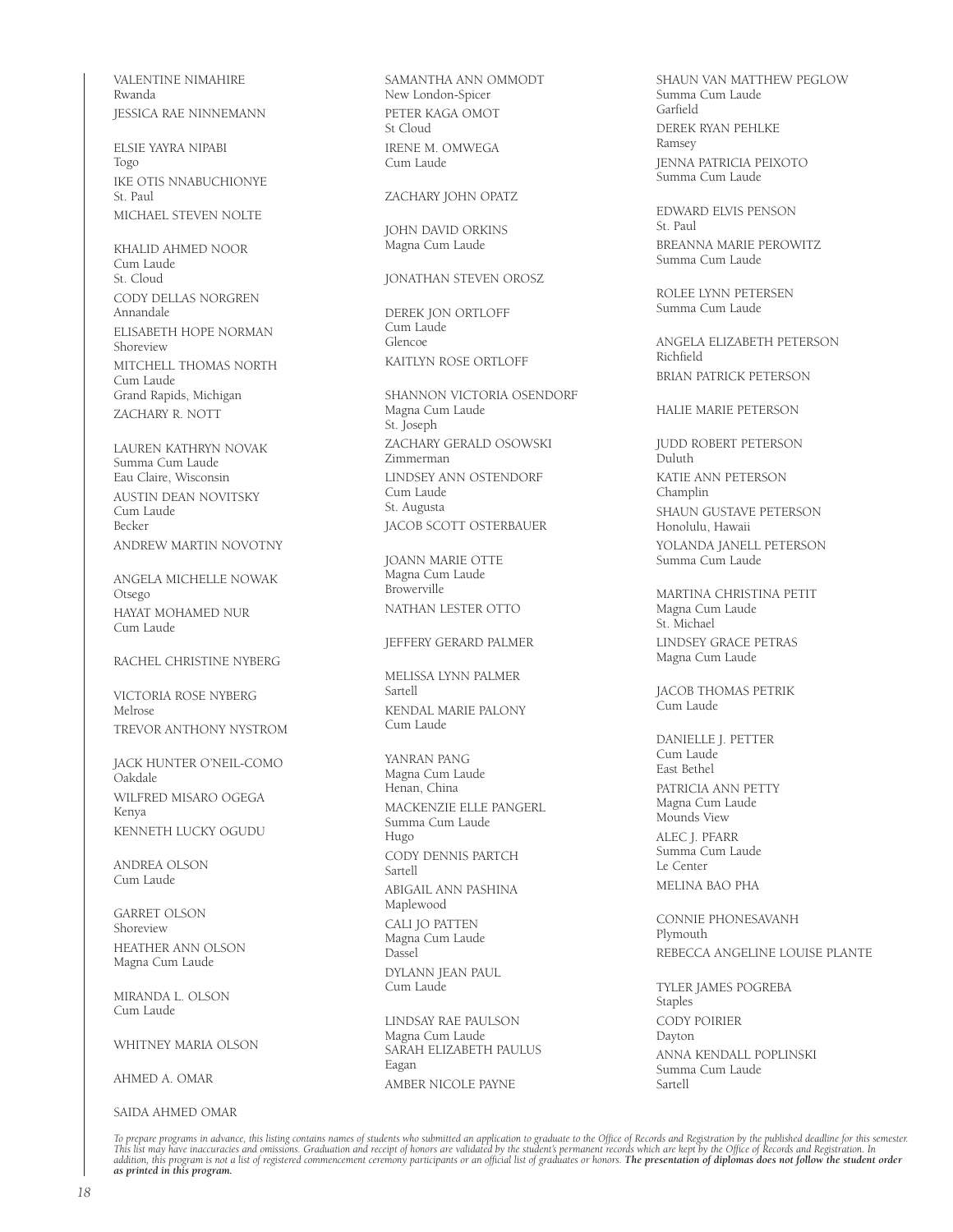JAYCIE JO POPP Summa Cum Laude

JOSIE ANNE PORTER Magna Cum Laude Littlefork WENDY CAT PORTER

CHELSEA MARIE PORTILLO Cum Laude Rush City NATHAN E. PORTTIIN Magna Cum Laude Corcoran ALEXIE MICHELLE PORTZ Summa Cum Laude St. Cloud NATHAN FRANKLIN POWERS Stillwater EDGAR PRADA Bluffton, South Carolina EMILY ELIZABETH PRATT Cum Laude St. Cloud BRENDAN M. PUCEL Ashland, Wisconsin LUKE WALTER PUNDSACK

NYACHIENG JANG PUOCH Ethiopia TRISHA ANN PYLKAS Magna Cum Laude River Falls, Wisconsin AHMED MAHMOUD QADIRI Cum Laude Saudi Arabia, Jeddah FOLLY QUEVI-ATTAKPLA

ASHLEY CHRISTINA QUINN Magna Cum Laude Becker ANDREW JAMES QUIST

TYLER ALLEN RADUENZ Glencoe ISAAC LEIF RAKKE

DEREK DANIEL RAMBOW Raymond RANDI LYNN RANKL Summa Cum Laude North Branch

MCKENNA KAY RASMUSSEN Cum Laude International Falls

RACHEL REBECCA REDDERS Summa Cum Laude Durango, Colorado CORY JAMES REED

TAMRAT ASHENAFI REGASA

MEGEAN COLLEEN REICHMUTH Summa Cum Laude Otsego KAYLA E. REIMAN Magna Cum Laude Paynesville RILEY MADISON REINHART Magna Cum Laude Mound ERIK ALLEN REIS Cum Laude Ramsey LUCAS MICHAEL RELLER Magna Cum Laude

KASSANDRA MAE REMMEL

CAREN LYNN REMUS Summa Cum Laude Hutchinson ZHENYU REN China ZIXIN REN Magna Cum Laude China HANNAH MAE RENKEN St. Cloud ANDREA JEANNETTE RICHARDS Cum Laude

BLAKE MATTHEW RICHTERS Luverne CASEY JEAN RIECKEN Summa Cum Laude Little Falls PRATIK RIJAL Kathmandu, Nepal EMILY CULLEN RINGGOLD Appleton, Wisconsin WHITTNEY LYNN RISLER Cum Laude Mondovi, Wisconsin MOSTAFA HISHAM RIZK

DANIEL ROBERT ROBBINS Minneapolis JASON LEE ROBINSON Sartell JORDYN MARIE ROBINSON-HEDSTROM

JEREMIAH ROBERT ROCKENBACH Cum Laude Sauk Rapids ABIGAIL ANN RODEN Cum Laude Foley HANNAH MAY RODNESS Summa Cum Laude Sartell KARISSA BELEN RODRIGUEZ Lakeville ANDREW KEITH ROELLE Zimmerman

MEGAN RAE MACARTHUR ROHR Maple Grove VICTOR GERARDO ROJAS NINO

KELSEY JEANNE ROM Magna Cum Laude

SARAH MARIE ROMO Cum Laude

BRITTANY MARIE ROONEY Alexandria ANNIE ROSE ROTHSCHADL Summa Cum Laude Waubun ALEXANDER G. ROWE Coon Rapids KAYLEE MAY ROY New Hope MEREDITH ELLEN RUPP Magna Cum Laude

JONATHAN W. RYDBERG Magna Cum Laude

BRICE ROGER RYYNANEN

KASSIM ADAN SALAD

HANNAH M. SALFER Summa Cum Laude Dassel JOEL SALOMON

AMBER LEA SAMSON Buffalo SIRENA KAYLEEN SAMUELSON Magna Cum Laude Sandstone ELAINA HAVEN SAND Bowlus CAITLYN SUE SANDEEN Andover IVY ELIZABETH SANDSTROM St. Cloud HAILEY SOMMER SANNES Magna Cum Laude Fertile YUNA SATAKI CEDENO Cum Laude Japan TORRENCE JOSEPH SAVAGE Cum Laude Annandale TREVOR GEORGE SAWYER

JOEL HOWARD SAXUM

PAE SAY Magna Cum Laude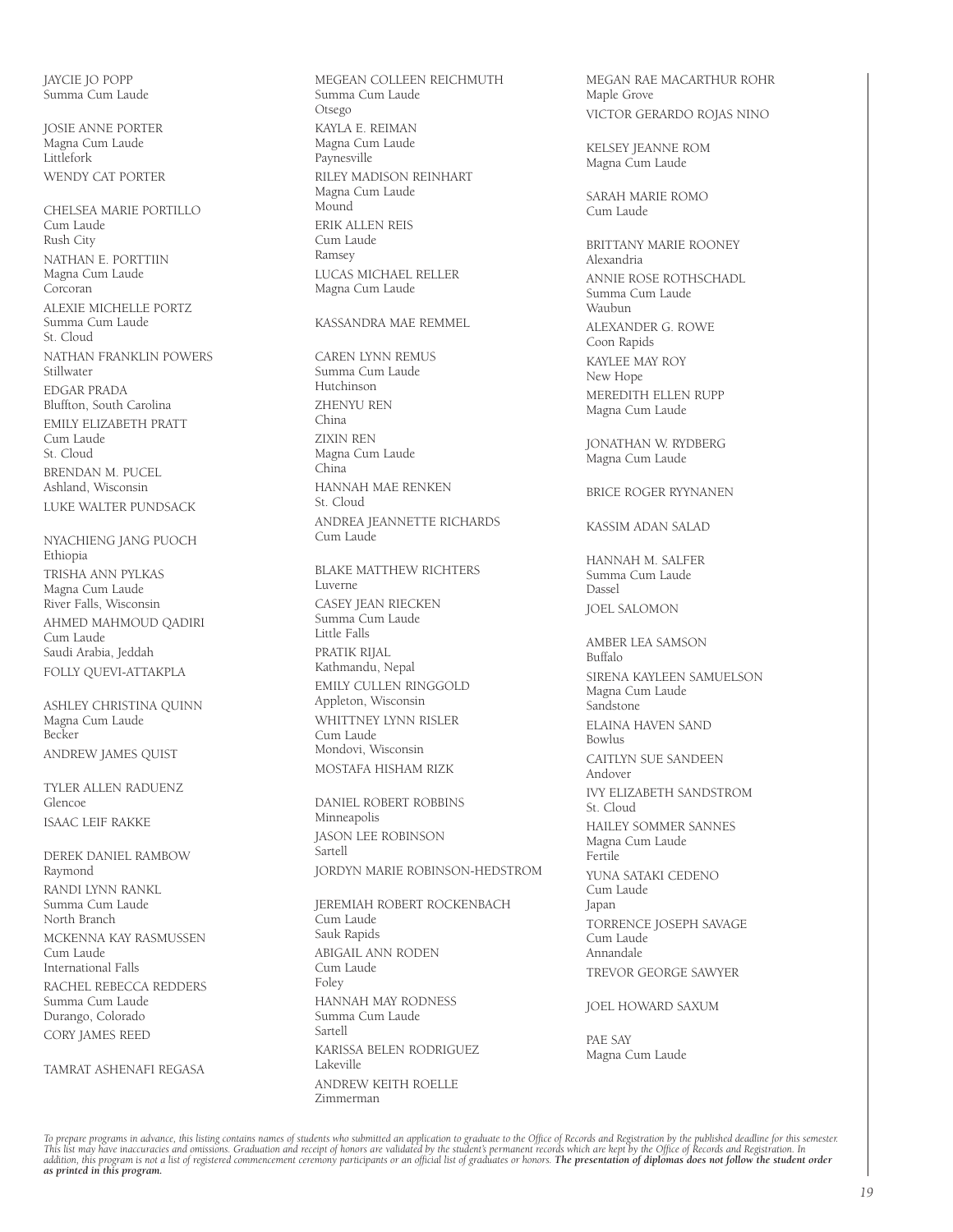AMANDA ROSE SCEPANIAK Cum Laude Albany DAVID JOHN SCHARENBROICH Cum Laude

#### JAYDEN JOSEPH SCHEFERS

SAMUEL JAMES SCHINDLER Sauk Rapids SYDNEY MARIE SCHLAUDERAFF Cum Laude Grand Rapids SEAN JOO HAN SCHLOSSER

LEAH KATHERINE SCHMIDT Magna Cum Laude Eagan MORGAN KRISTINE SCHMITT Summa Cum Laude St. Martin TYLER DOUGLAS SCHMITZ Maple Lake MICHAEL ROGER SCHNETTLER Cum Laude

#### SAMUEL GLEN SCHOBORG

EMILY ROSE SCHOENBERG Summa Cum Laude

#### ZACHARY ANDREW SCHOLL

CORRIE NOELLE SCHRUPP Summa Cum Laude Lakeville ELIZABETH KRISTIN SCHUMACK Cum Laude Osseo BOBBI JO SCHWIETERS Elk River NICHOLAS ANTHONY SCIACIA Magna Cum Laude Kirkwood, Missouri TIMOTHY PATRICK SCOLLARD Cum Laude McGregor JOSEPH P. SEARS Summa Cum Laude Ramsey DREW JEFFREY SEIBERT Big Lake CLAYTON THOMAS SEIDL West St. Paul SAMANTHA LEE SELL

MIKAIL BRIAN SELLNER Cum Laude Sleepy Eye NEBYOU SENBETO Addis Ababa ALISA SENGDARA

SRUTHI SHANKAR Summa Cum Laude St. Cloud RONG SHAO Cum Laude

#### RYAN A. SHAUGHNESSY

#### MADELINE SHAY

PHILIP JOSEPH SHEFVELAND Summa Cum Laude Sauk Rapids TERRA LYNN SHERMER Rush City MATTHEW OLUWAKAYODE SHONIBARE Lagos, Nigeria ELISHA SHRESTHA Nepal RAJAT SHRESTHA Cum Laude Kathmandu, Nepal THAMULAKWAHSO SHWE

DEREK MATTHEW SIEBERT Cum Laude Babbitt COURTNEY MARIE SIEGFRIED Magna Cum Laude Redwood Falls ALYSE MARIE SIEMERS

KELSEY ROSE SIGFRID Magna Cum Laude Champlin OZSHEERRA SILVARAJOO

SHELBY ELIZABETH SIM Magna Cum Laude Pine City MARAY C. SINGLETON Minneapolis MONREDY MON SIVONGXAY

BRENNA RAEANN SKINNER Cum Laude Alexandria MICHAEL ANTHONY SKINNER Cum Laude Crystal AUTUMN SLOWIAK Magna Cum Laude

SAMANTHA ROSE SMIEJA Summa Cum Laude Monticello AUDRIANNA MAUREEN SMITH

#### JONATHON LUCAS SMITH

LEAH RACHELLE SMITH Magna Cum Laude

SAMANTHA ANN SMITH Magna Cum Laude

TIMOTHY JORDAN SMITLEY Cum Laude

TAYLOR NICOLE SNELLING Summa Cum Laude St. Francis NATHANIEL LOUIS SNIDER Lowry MARDON ELLEN SO Magna Cum Laude

AUSTEN SOARE Summa Cum Laude Becker LOREN BANNING SOHLER Monticello ZONGPU SONG Cum Laude Handan Hebei Province China CODY PAUL SOPLATA Cum Laude

SHANTAL JOAN SPODEN Summa Cum Laude Rice BRADY AARON SPRENGER Melrose JEREMY ANTON SPRINGER Holdingford NICOLE ARLENE SPRUNG Rochester ROMELLE TERESE SPYCHALA St. Cloud LAUREN MARIE STANG Summa Cum Laude

TAISIIA STANISHEVSKA Summa Cum Laude

BOBBI LANE STARK

THADDEUS DEAN STASNEY Montgomery ALEC RYAN STATEMA Delano TAYLOR ALEXIS STAUFFE

TAMMY MARIE STEFFEN Magna Cum Laude

KAYLA MARIE STEFFL Cum Laude Rochester SARAH JASMINE STEINFELDT Summa Cum Laude Brainerd ALEXANDRA DANIELLE STENSVAD

MAEGAN RENEE STEPP Magna Cum Laude Coon Rapids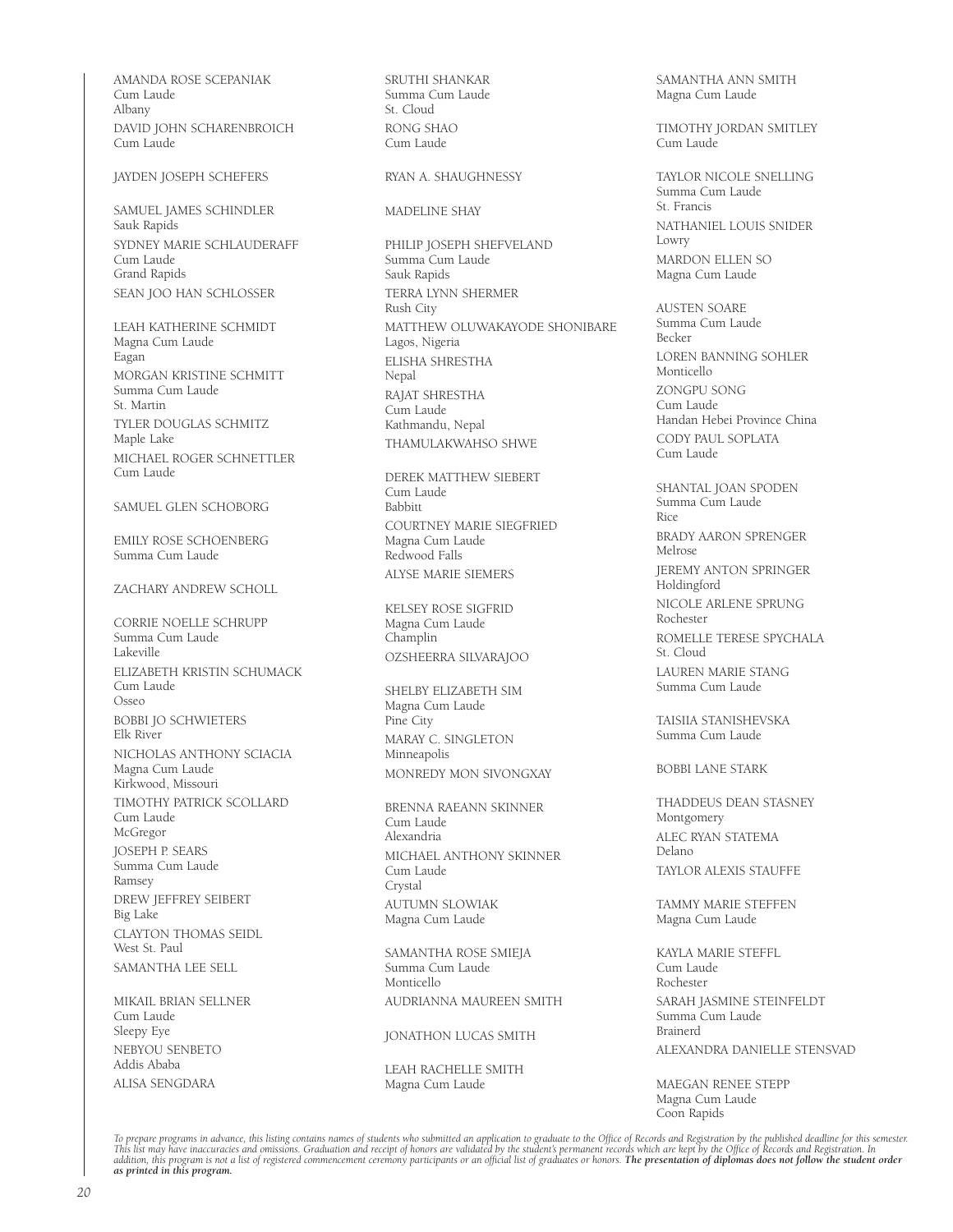MORGAN MARY STESSMAN Cum Laude

KAITLAN JEAN STEWART Magna Cum Laude St. Francis SAMUEL OLIVER STIGEN Braham CHRISTIAN ADDISON STOCK Cum Laude

#### LEON D. STOECKEL

CAITLIN MCGEE STOKSTAD Cum Laude

BRETT W. STOLARZYK Stewartville SYDNEY RAE STONE New London-Spicer TRAE VINCENT STORY

RYAN EARL STOTTLER Glenwood BRANDON LEE STRANGE Magna Cum Laude

RYAN STEVEN STREICH Howard Lake KAYLA ANN STURM Magna Cum Laude Dassel DAVID LEE SUFFICOOL Cum Laude

LAURA ABIGAIL SUFLITA

JIAWEN SUN .<br>Cum Laude

LIN SUN China ANNA JEAN SUNDERMAN Magna Cum Laude Cambridge TODD STEVEN SWEENEY Summa Cum Laude Sauk Rapids TYLER JON SWEENEY

SYDNEY SHAE SWENSON Cum Laude

BAILEY ANN SWICK Summa Cum Laude Thief River Falls ALYSSA JOY SYME Magna Cum Laude

HANNAH LEE SZECH Summa Cum Laude Osakis ENG SENG TAN

#### PEI JUE TAN

MINAIDA LEWIS TANDA

KEVIN ANH KIET TANG

XINHAO TAO Cum Laude Qinhuangdao ELLIOTT VERNON TAPELT

ELLEN CHRISTINE TASCHEK Eagen KU MOO TAW

TAYLOR CARLENE TEMPLER

MADISON TAYLOR TENNEY Cum Laude Evergreen, Colorado THOMAS JON TESAR Brooklyn Park BOBBIE JOE TEWS Cambridge MAI KAO THAO Minneapolis SOU PANG YEE THAO

JENNA CHARLENE THIEL Cum Laude Annandale DAVID CHARLES THOMAS Summa Cum Laude Dassel HOLLY J. THOMAS Waconia THOMAS JAMES THOMPSON

PAUL JAMISON THORSON Glencoe PHILIP J. THORSON

JOHN V. TOE

JOSHUA NOAH TOFTEY Cum Laude

DAVID JAMES TORBERT Cum Laude

KATE KRISTINE TORMANEN Summa Cum Laude

SHARENI TOSCANO UVERA Cum Laude

SAMUEL ERNESTO TOVAR Dayton LINDSEY MARY TRACY New Prague THOMAS MICHAEL TRAEGER Cum Laude Sauk Centre

ANNE ELIZABETH TREADWAY Summa Cum Laude

DAMON RAY TREAT Fairfield, California SHANNON LAVONNE TRETTER Cum Laude Hillman CHRISTOPHER DAVID TRI Moorhead TAYLOR ANN TRIEBENBACH Summa Cum Laude Sauk Centre EMMA ELIZABETH TURBYVILLE Magna Cum Laude Chicago, Ilinois TERESA JEAN TURNER Prior Lake BLAKE JOSEPH TYRA Magna Cum Laude Hanover TARYN KIMBERLY UNGERER Milwaukee, Wisconsin MACY BRIANA VAN ERT Lakeville ANDREW FUECHI VANG

CARRIE PAVOUA VANG

CHANDINI KOBNAG VANG Magna Cum Laude

CHEEJA VANG St. Paul CHISU CI VANG Milwaukee, Wisconsin GER VANG South St. Paul LEO SIABZHOO VANG

PLIAB GAILY VANG Cum Laude

SHOUA VANG Cum Laude Brooklyn Center XIONG VANG Cum Laude

#### YONGYEE VANG

SHAYNA LIN VASTILA Cum Laude Brainerd BLEESHAH VAUNGH Cum Laude

HANNA C. VEITZ Bismarck, North Dakota HANNA M. VENTEICHER Cum Laude Savage KARLEE AUTUM VERHAAGH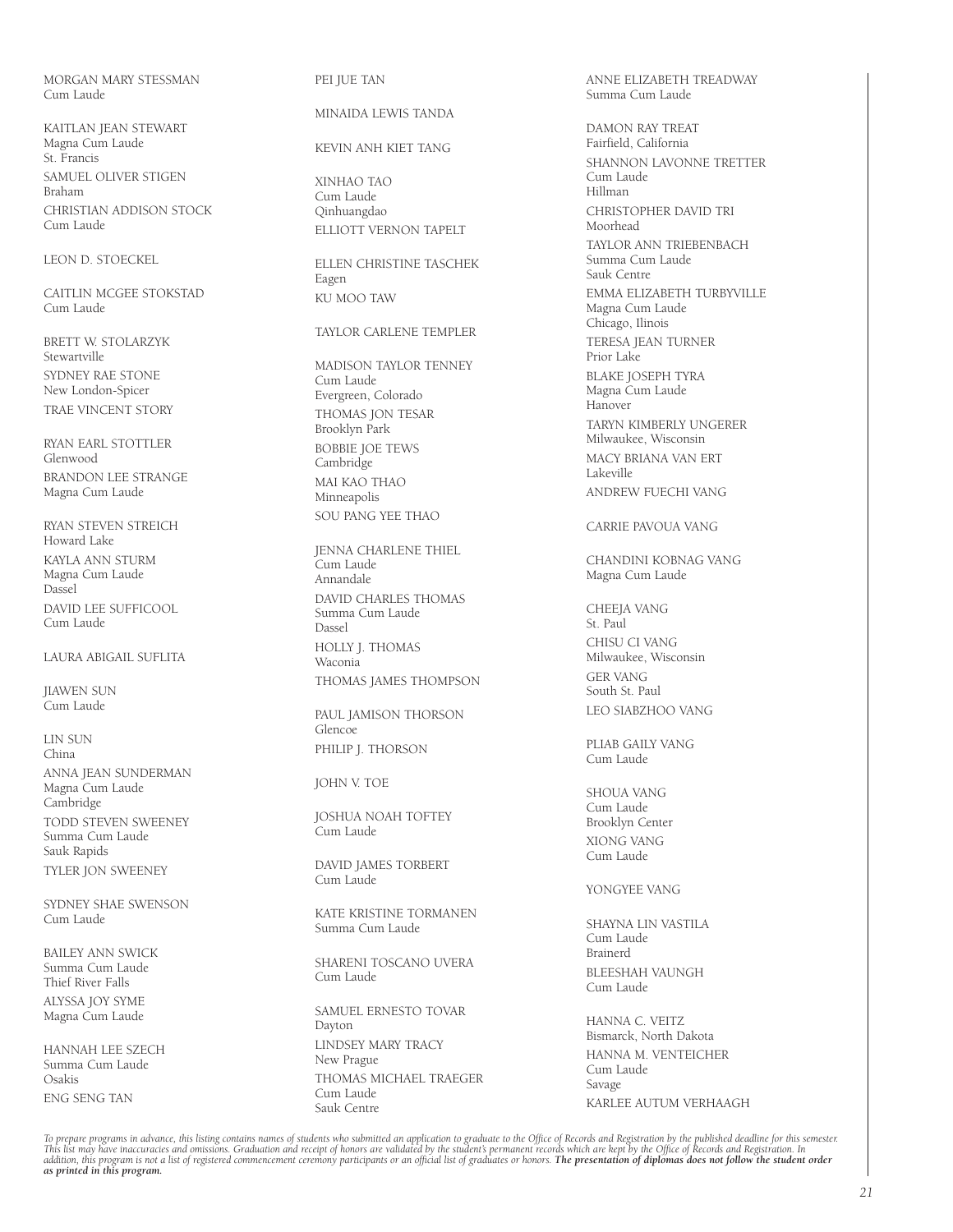KRISTY JANE VOEGELE St. Cloud JENA MARIE VOLKERS Magna Cum Laude Avon BRITTANY MARIE VONWAHLDE

ELLA AMELIA VONWALD Foley WILLIAM STEVEN VOSS Cambridge TRAVIS PAUL WACHTER

JESSICA ANN WADE Cum Laude Stillwater LEVI MICHAEL WAHL Magna Cum Laude

BRIAN MICHAEL WALL Morris JACOB BLAKE WALLING Summa Cum Laude Maple Grove DELANEY LEE WALSH Cum Laude Rosemount HANNAH JO WALTERS Cum Laude

MACKENZIE ANN WALZ Cum Laude Rogers DI WANG China JINGSEN WANG

RENZHI WANG Cum Laude

YINING WANG Cum Laude Houma City, Shanxi, China ZIXUAN WANG

SAMANTHA JEANNE WANNER Summa Cum Laude

CHRISTIAN KEITH WARD Milwaukee, Wisconsin AMANDA MARIE WAREING Magna Cum Laude

COLE AVERY WARREN Princeton NICOLE IRENE WARRICK Summa Cum Laude Sauk Rapids SAMANTHA L. WARWICK Summa Cum Laude **Woodbury** VANITA MARIE WATRY Cum Laude

CHINKUMBI WAUNA

BRANDON LEE WEATHERS Cum Laude Sauk Rapids LISA JARISSE WEATHERSBY

JOHANNA LYNN WEBER Summa Cum Laude Sauk Rapids ELIZABETH LEE WEEKS Buffalo REBECCA E. WEHE Summa Cum Laude Maple Grove BRANDON MICHAEL WEHLAGE Summa Cum Laude Melrose ZEIUN WEI

ZHENG WEI

PATRICIA A. WEINZETL Cum Laude

ADAM MICHAEL WEIS

MITCHELL REX WEISSER Foley AUSTEN LEE WEK North Branch MARCUS DONALD WELK Cum Laude Fargo, North Dakota TRISHA ANN WELLE Magna Cum Laude Pierz KATE MARIE WESEMAN Grove City ABBY JO WESSEL Magna Cum Laude Melrose SARAH ANN WEST Cum Laude

MARISSA M. WESTPHAL

JOHN SAMUEL WHILEY Maple Grove LARA MARIE WIDMAN Summa Cum Laude

JOSHUA KALIN WILFORD Harrisburg, Pennsylvania NAREE ROT WILLIAM St. Paul CHRISTOPHER MICHAEL WILLIAMS Cum Laude Stacy ABRAHAM JEREMIAH JAMES WILSON Cum Laude Monticello

BLAKE ANTHONY WINIECKI Lakeville MEGAN ELIZABETH WINKELS Rapid City, South Dakota HANNAH ELIZABETH WINTER St. Cloud HALEY ROSE WINTERHALTER

BRIANNA LOUISE WIPPERFURTH Sauk City, Wisconsin HELENA SUZANNE WISE Cum Laude Brainerd EVELYN M. WITHERSPOON

MICHELLE ANN WITT Cum Laude

DEREK MATTHEW WITTE Magna Cum Laude Verona, Wisconsin PATRICIA ANNE WOLLAN

COURTNEY JEAN WOOTERS Saint Michael Albertville SAMUEL T. WORWA Cum Laude Forest Lake AUBREY LYNN WREN

JOSHUA THOMAS WRIGHT Waverly, Iowa SARA ANN WUORINEN Cum Laude Rush City KENDRA ROSE WYCOFF Magna Cum Laude Buffalo BENLINDA DOUACI XIONG

CHAI XIONG Magna Cum Laude

FLETCHER FLY XIONG

GENG LONG XIONG

KA LIA XIONG

KA ZOUA XIONG Cum Laude St. Paul MAI PA HOUA XIONG Minneapolis RICHARD M. XIONG Cum Laude St. Paul SELINA GAO XIONG

TOU LEE XIONG

ZHEN XUAN Magna Cum Laude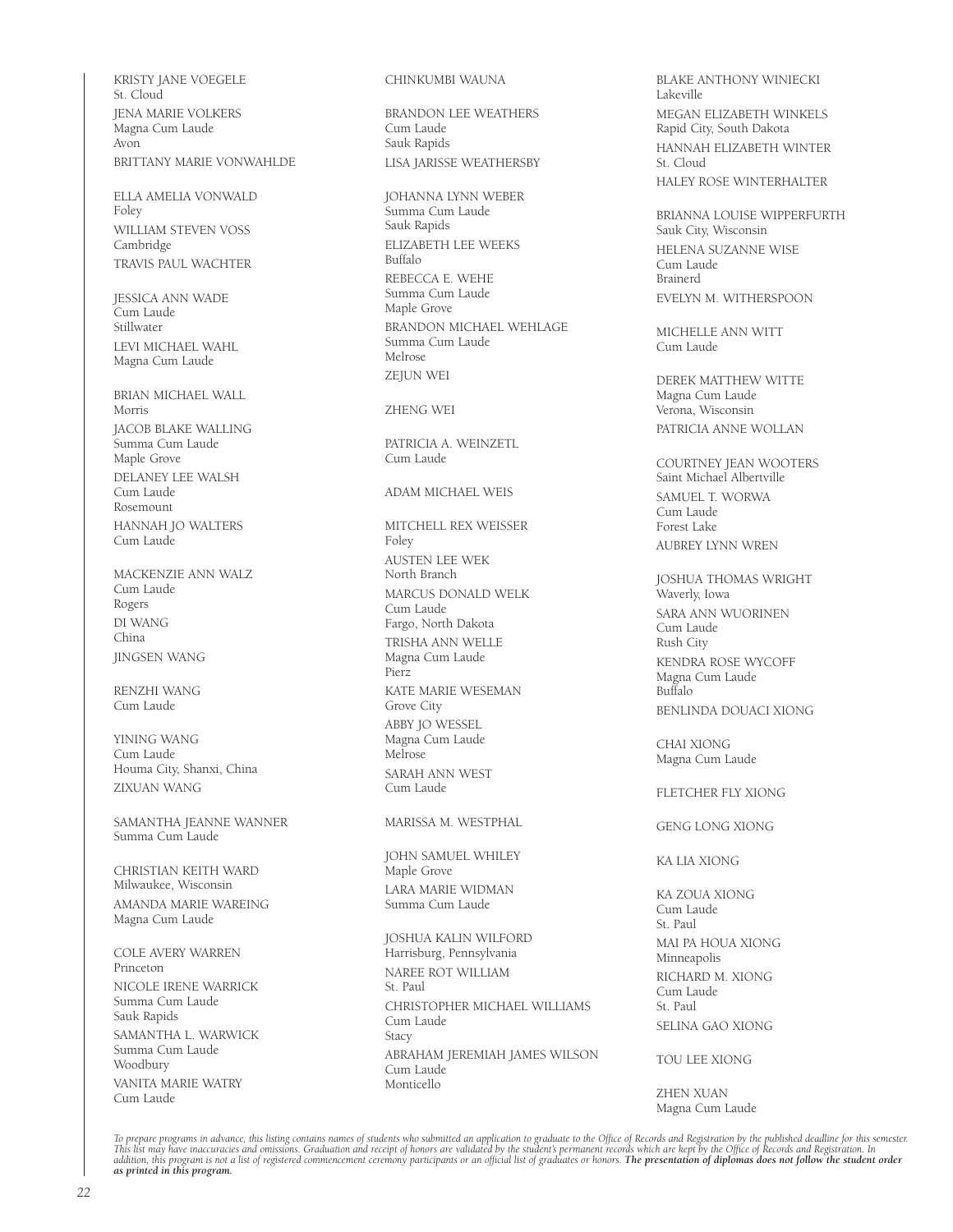ALEXANDER TOUVAMENG YANG Oak Grove DER YANG Magna Cum Laude St. Paul LIN YANG China LOUDNESS YANG Maplewood MAI KAYING YANG

MAI SHOUA YANG

SOUA YANG

YIRAN YANG Summa Cum Laude

KEVIN DONALD YANTES Hanover EMILY CHRISTINE YEAGER Chaska CELESTE ROSE YEATS Cum Laude Pequot Lakes PRINCE NYONEOH YEBER Monrovia, Liberia AMBER JANE YOUNGS

HAMDA MUSE YUSUF Waite Park MOHAMED ADBULLAHI YUSUF

ALEXA MARIE ZABASKE Cum Laude

USMAN MUHAMMED ZAFAR

AREEJ ZAHRA Cum Laude Multan, Pakistan HAN ZHANG Cum Laude Baoding,Hebei,China NAISHUI ZHANG Magna Cum Laude Shanxi Province Datong City JIE ZHAO Cum Laude

MENGCHEN ZHAO

SIYU ZHAO Summa Cum Laude

TINGTING ZHAO Cum Laude

YANDONG ZHAO

HONGJI ZHONG Nanjing, China ZEYUAN ZHU

AURORA KAITLYN ZIEBELL

KATIE ANN ZIEGLMEIER

MIRANDA MARY ZILKA Brainerd JENNA MARIE ZIMNY Magna Cum Laude St. Cloud CONSOLATA AWUOR ZORN St. Cloud JACOB JOHN ZUKAUSKA Dayton

# Associate

KATERINE GIOMIRA ARZAPALO MAYTA Rogers PAIGE ANNE CHAFFER Cum Laude

JILLIAN ANN DEWARS

ISABELLA RANAE DROWN Magna Cum Laude St. Cloud BENJAMIN THOMAS ECKBERG

JOSEPH JAMES EIBON

JACKLYN RAE EINERTSON Northwood, Iowa ASHLEY KAY ESSER

SYDNEY P. GAMMON Clear Lake BRYAN LEWIS GIBBS

BRIANNA KRISTINA GRANGROTH

GHAY SAY HAI Cum Laude

VICTORIA ELIZABETH HAMBLETON-**STEFFENS** 

CAMILLA HAVKROG Cum Laude

CONNER RILEY HUEBNER

KINSLEY CHRISTINE HURT Summa Cum Laude Becker ZACHARY ADAM JACOBS

JENNIFER MERARI JIMENEZ-MEJIA

KAYLEE JO JOHNSON Hutchinson JEREMY ALLAN JOHNSTON Cum Laude

DELANEY MICHELLE KEAVENY Cokato JORDAN ALEXANDER KENNEDY

RYAN JAMES LAGER

TAYLOR CROSBY LARSON

JOSEPH MATTHEW MAUER .<br>Cum Laude

TAYLOR ANN MCINTYRE

ELIZABETH JO MEYER

ASHLEY LYNN MILLER Summa Cum Laude Paynesville JULIA LAUREN PARKS .<br>Summa Cum Laude.

ERICA JOYCE RAPAWAY

ANDREW JORDAN REID Becker SYDNEY TAYLOR RICHARDSON Summa Cum Laude

MIRANDA MARIE ROBERTSDAHL

ASHALYN ELIANA RUSTAD Cum Laude Elk River MADELYNE CHRISTINA SIMONSON Magna Cum Laude Cokato

EMILY MARIE SISELL Maple Lake KAITLIN HOPE SLETTA Magna Cum Laude

ANGELICA LYNN STOLT Cum Laude St. Cloud EMMY JOLENE PETERS STOMMES

JAYDE DYAN THOMPSON

JASON MICHAEL TOLKKINEN Cum Laude

NASHYA ARNELLE JO VESELY

BRIANNA LEIGH VOSSEN Summa Cum Laude Eden Valley KAYLIE JORI WESOLOWSKI

CHALIE ANDY YANG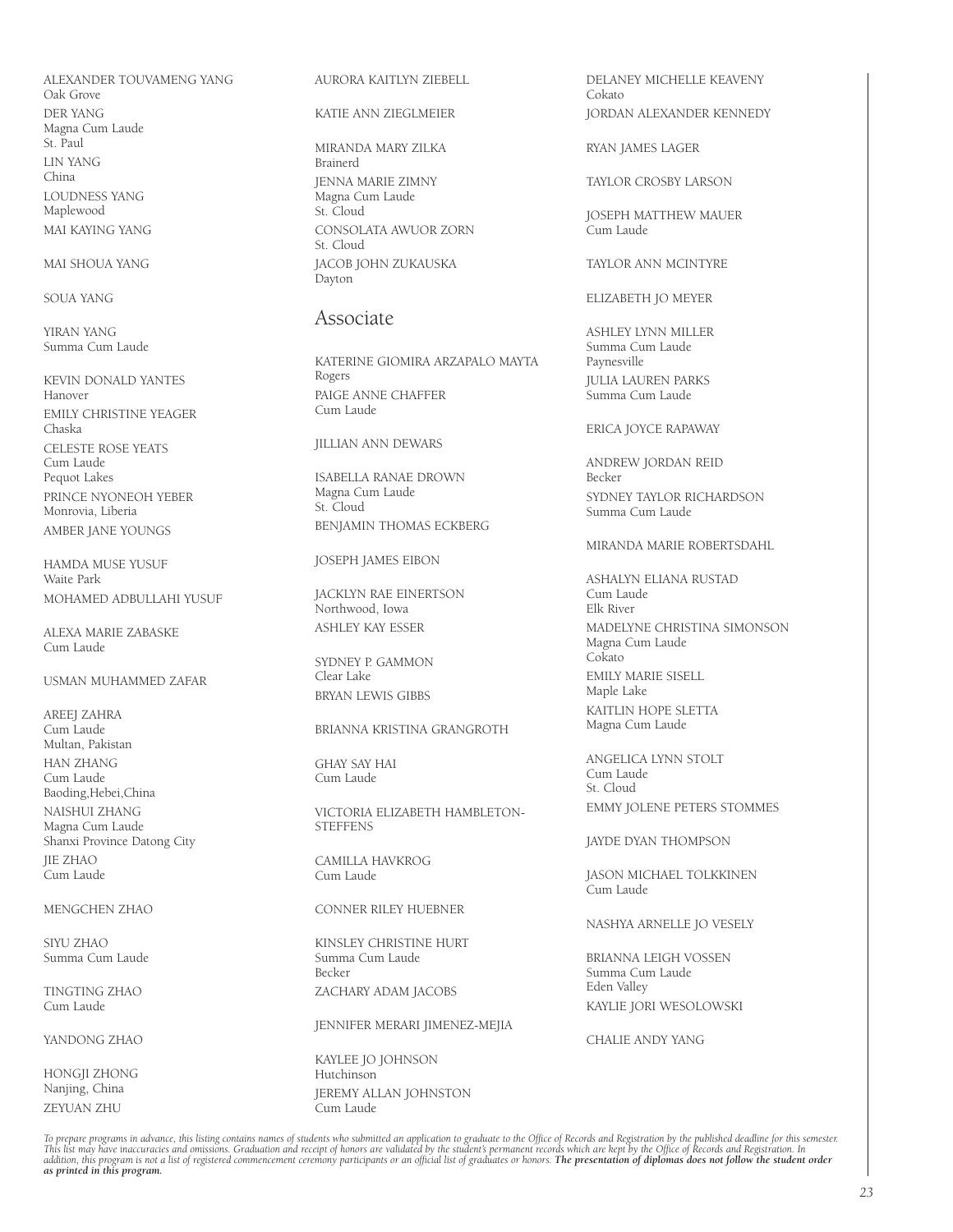### **BANNERS AND FLAGS**

The commencement ceremony as a whole affirms the value of learning to society, recognizes the cooperation of many people, on and off the campus, who have contributed to the learning enterprise and, above all, celebrates the effort and achievement (symbolized by diplomas, degrees and dress) of the graduates themselves.

# *University Seal*

The university seal was redesigned in 2001 and portrays the cupola that sits atop Riverview Building, surrounded by oak leaves. The visuals were chosen to illustrate SCSU's long history of teacher preparation (Riverview was built to serve as the lab school for St. Cloud Normal School students to teach area children) and the university's location on the oak-crowned banks of the Mississippi River.

# *Country Flags*

The U.S. flag is displayed in the center of the building, above graduate seating. The flags hung above the commencement stage represent countries which host St. Cloud State University semester-long education-abroad programs. Additional national flags on display behind the stage, as recognized by the United Nations, represent the home countries of more than 1,200 international students from 92 countries attending St. Cloud State University. Those flags also represent the education-abroad countries that have been visited by our students, along with the home countries of our graduates in attendance today. We especially welcome to St. Cloud the families of graduating international students.

# *The Mace*

The mace originated as a staff or club used in the Middle Ages for breaking armor. It evolved into a ceremonial symbol of authority used in legislative bodies, universities, and other governmental units.

The university mace was created by David Landwehr out of the white cedar flag pole from Old Main which was built in 1875 and razed in the late 1940s. The carved designs on the mace head which are decorated with gold leaf symbolize the programs of study at the University and were created by Merle Sykora, professor emeritus of art.

# *The Presidential Medallion*

The presidential medallion worn by President Ashish K. Vaidya was created in 2002 by SCSU faculty emeritus, Dr. James Roy. This multi-dimensional medallion incorporates the SCSU seal and sits upon a plate of rhodium-plated sterling silver. The central portion of the medallion has been created from cast 14K gold and is festooned with four deep red garnet stones.

Dr. James Roy served as chair of the SCSU Department of Visual Arts from 1964-1992 and retired in 1994. Previously, Dr. Roy designed the original presidential medallion which is now housed in university archives, as well as medallions for the Chancellor of the Minnesota State University System, Metropolitan State University and Minnesota State University–Akita in Japan.

# **T h e A c a d e m i c Att i r e**

The custom of wearing a distinctive dress for academic ceremonies goes back to the Middle Ages, when long-sleeved, hooded gowns were necessary for warmth in the unheated stone colleges. Academic costume is at present worn in the United States by persons taking part in academic ceremonies in general, at commencement ceremonies, at baccalaureate services, and at various inauguration ceremonies.

## *Gowns*

The bachelor's gown is a relatively simple kind falling in straight lines from a fairly elaborate yoke. Its distinguishing characteristic is the long pointed sleeves. The master's gown is similar, except for the sleeves. The doctor's gown is an elaborate costume marked by velvet panels down the front and around the neck as well as by three bars of the same material on the bell-shaped sleeves.

# *Hoods*

The greatest degree of symbolism is shown by the hood. Undergraduates here do not wear the hood. Graduate student hoods have velvet edging which indicates the area of specialization. The inside of the hood is satin and indicates by its color the college or school which granted the degree. St. Cloud State University's colors are deep cardinal red and black.

# *Caps*

The square "Oxford cap" or mortarboard of serge or broadcloth with a stiff crown is worn for most degrees. The tassel that hangs to the side is switched from the right to the left when the baccalaureate degree is awarded.

## *Tassels*

Undergraduate degree tassels are St. Cloud State University's colors of cardinal red and black. Graduate degree tassels indicate the degree: master of arts (white), master of business administration (light brown), master of engineering management (orange), master of music (pink), master of science (yellow gold), master of social work (citron) and specialist (light blue). The Doctor of Education degree tassel is light blue.

# *Red, White and Blue Cords*

The cord is a special recognition to show the University's respect and gratitude for our student veterans and those service men and women who are currently serving and protecting our country.

# *Honor Cords*

The color of the honor cord indicates the level of academic achievement for undergraduate students: Cum Laude (red), Magna Cum Laude (silver) and Summa Cum Laude (gold).

### **A c a d e m i c Di s t i n c t i o n**

Students who accomplish a high level of academic achievement, as reflected by their grade point average, receive distinction as follows.

| Grade Point Average: |                 |
|----------------------|-----------------|
| 3.25-3.49            | Cum Laude       |
| $3.5 - 3.74$         | Magna Cum Laude |
| 3.75 or higher       | Summa Cum Laude |

NOTE: Since programs are prepared in advance of the receipt of final grades, the listing of graduates and award recipients may, in some instances, be inaccurate. Also, in addition to GPA, there are minimum credit requirements to graduate with honors. The fact of graduation and the receipt of honors are validated by the student's permanent records which are kept by the Office of Records and Registration

*NO SMOKING is allowed.*

*St. Cloud State University is an equal opportunity educator and employer.*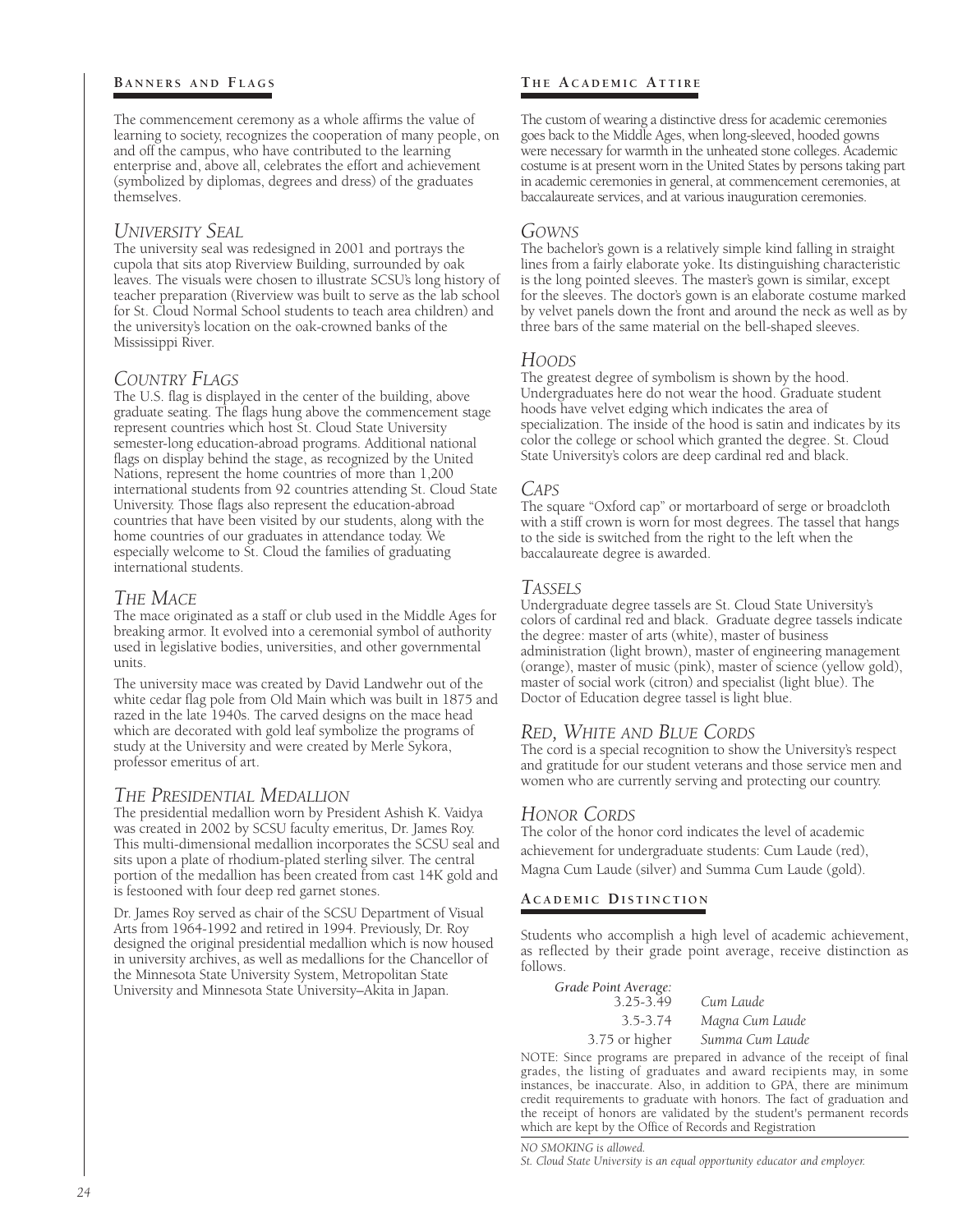# Minnesota State Board of Trustees

AbdulRahmane Abdul-Aziz *St. Paul* Basil Ajuo

*St. Paul*

Ann Anaya *St. Paul*

Alexander Cirillo, Jr. *Woodbury*

Jay Cowles *Minneapolis*

Dawn Erlandson *St. Paul*

Amanda Fredlund *St. Paul*

Robert Hoffman *Waseca* Jerry Janezich *St. Paul* Roger Moe *St. Paul* Rudy Rodriquez *St. Paul* George Soule *St. Paul*

Louise Sundin *Minneapolis*

Cheryl Tefer *St. Paul* Michael Vekich – Chair, *St. Louis Park*

**MINNESOTA STATE**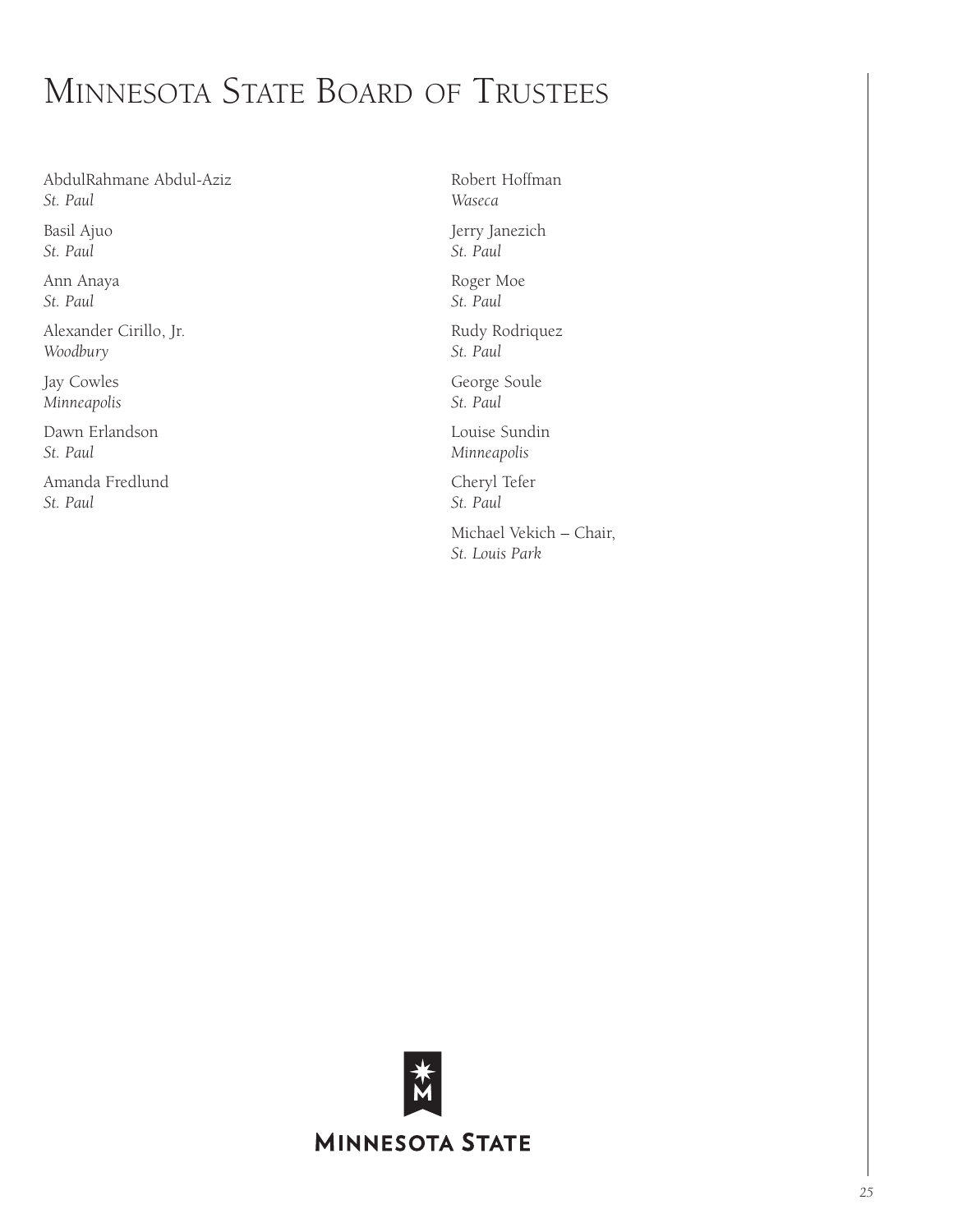# University Hymn